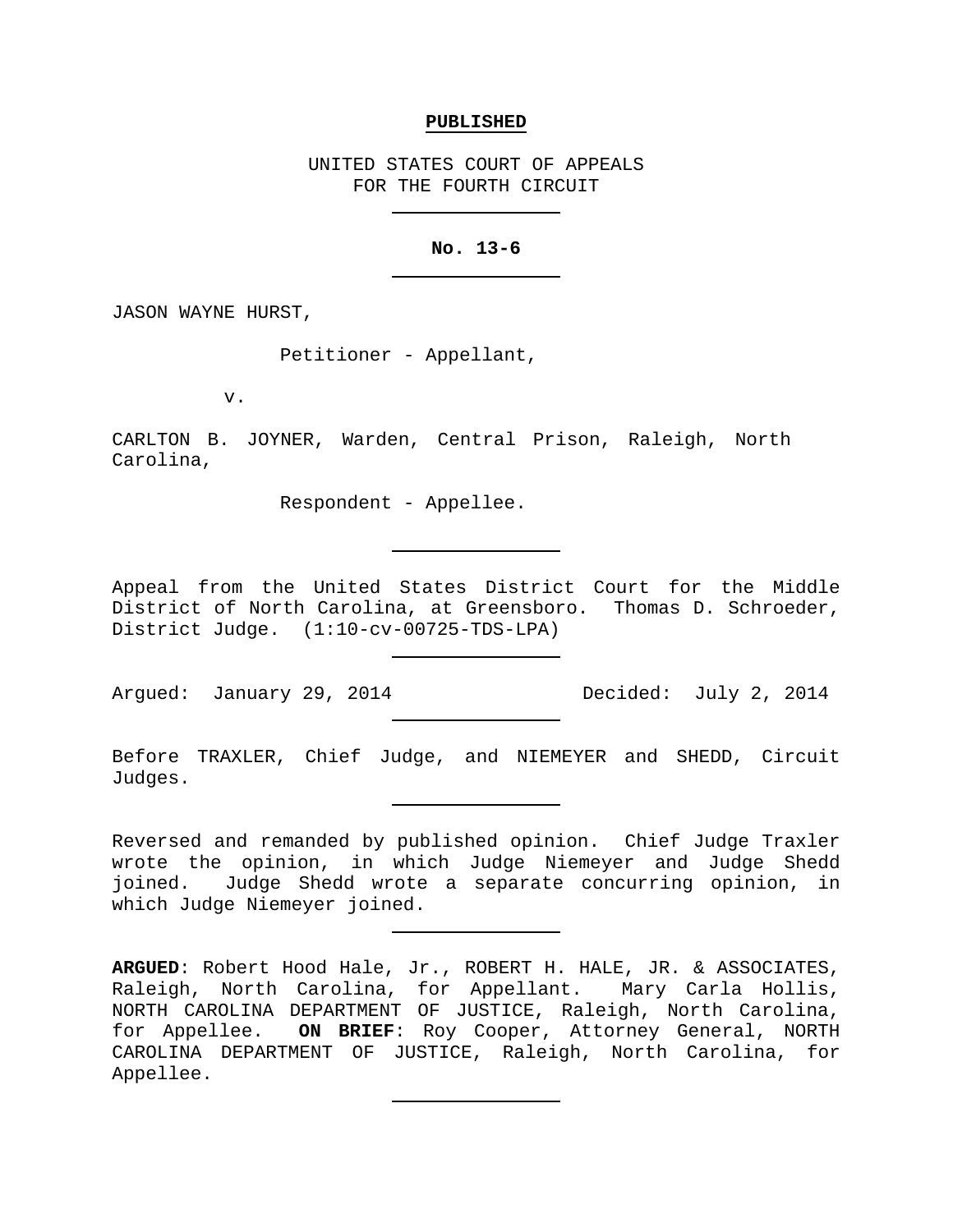TRAXLER, Chief Judge:

Petitioner Jason Wayne Hurst, a North Carolina death row inmate, appeals the district court's denial of his petition for a writ of habeas corpus under 28 U.S.C. § 2254, alleging that his Sixth Amendment rights to an impartial jury and to be confronted with the witnesses against him were violated by an extraneous communication between a juror and her father during the penalty phase of his capital murder trial. For the following reasons, we reverse the district court's judgment and remand for an evidentiary hearing to determine whether the extraneous communication had a substantial and injurious effect or influence on the jury's verdict.

## I.

## A.

The facts underlying this capital murder are well documented in the state court decision affirming Hurst's conviction and sentence on direct appeal. See State v. Hurst, 624 S.E.2d 309 (N.C. 2006).

On June 9, 2002, Daniel Branch told his wife that he was going to Asheboro, North Carolina, to trade guns with Hurst, with whom he was acquainted. Branch loaded several guns in his vehicle and left home in the late morning. When he failed to return, Branch's wife contacted authorities. During the investigation, North Carolina authorities were advised that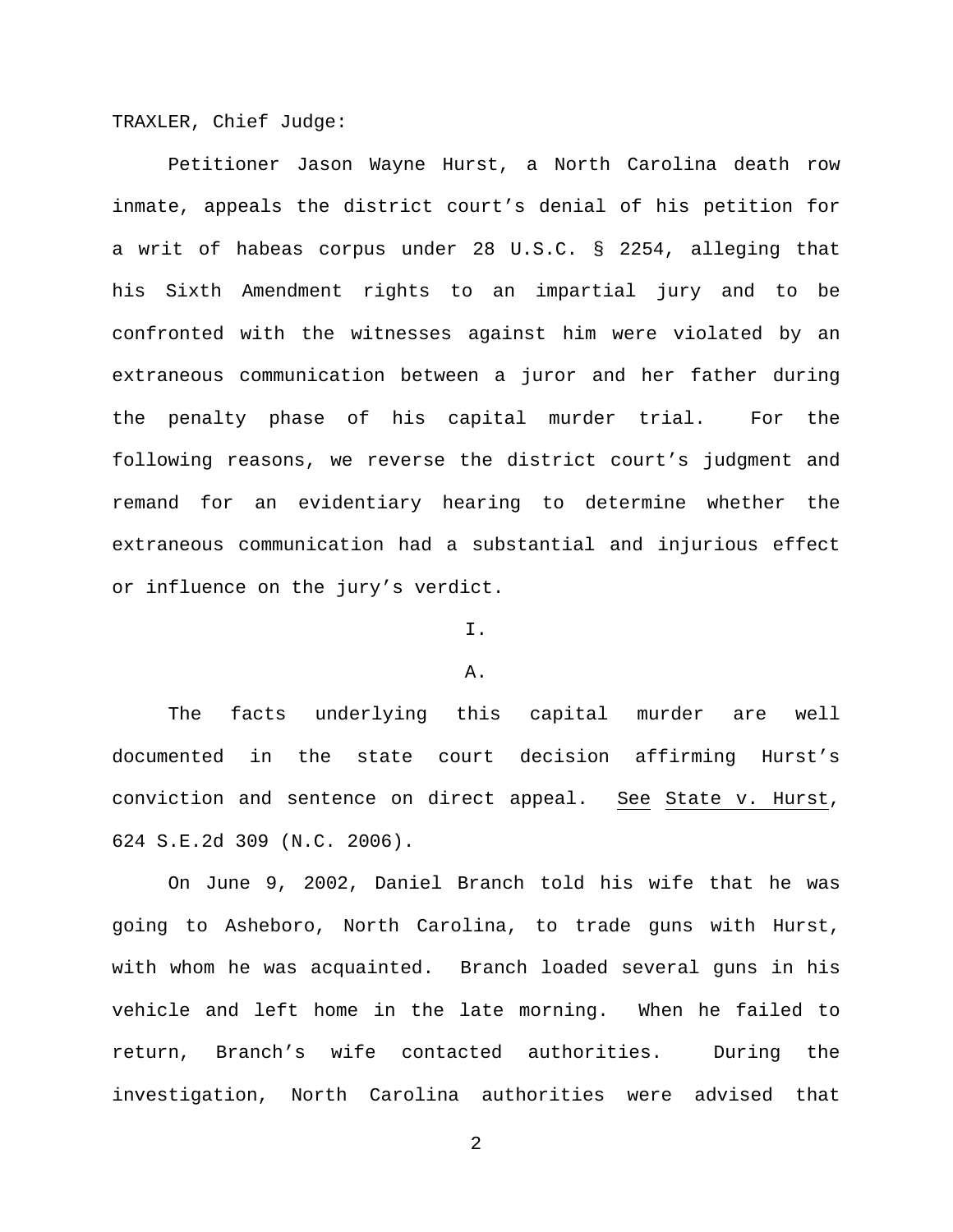Hurst had been seen in West Virginia driving a vehicle that matched the information they had regarding Branch's vehicle. Hurst was located and apprehended, and he confessed to killing Branch with a shotgun and stealing his car. Branch's body was found in the field where Hurst murdered him.

Hurst was convicted by the jury of first-degree murder and, following the penalty phase, sentenced to death. The North Carolina Supreme Court affirmed, see id., and the United States Supreme Court denied certiorari review, see Hurst v. North Carolina, 549 U.S. 875 (2006).

On June 25, 2007, Hurst filed a Motion for Appropriate Relief ("MAR") in state court seeking, among other things, postconviction relief from his death sentence based upon an alleged violation of his Sixth Amendment right to have an impartial jury and to confront his accusers during the penalty phase of his trial. Hurst based his claim on an affidavit of Juror Christina Foster, which had been provided to Hurst's postconviction investigator, Adam Pfeifer, on April 21, 2007. Pertinent to the issue before us, Juror Foster stated as follows:

7. During the trial, the jurors prayed together. We did this throughout the time from when we were<br>selected. The prayer was led by either the foreman or The prayer was led by either the foreman or another older male juror. We prayed for our families and for what we had to go through.

. . . .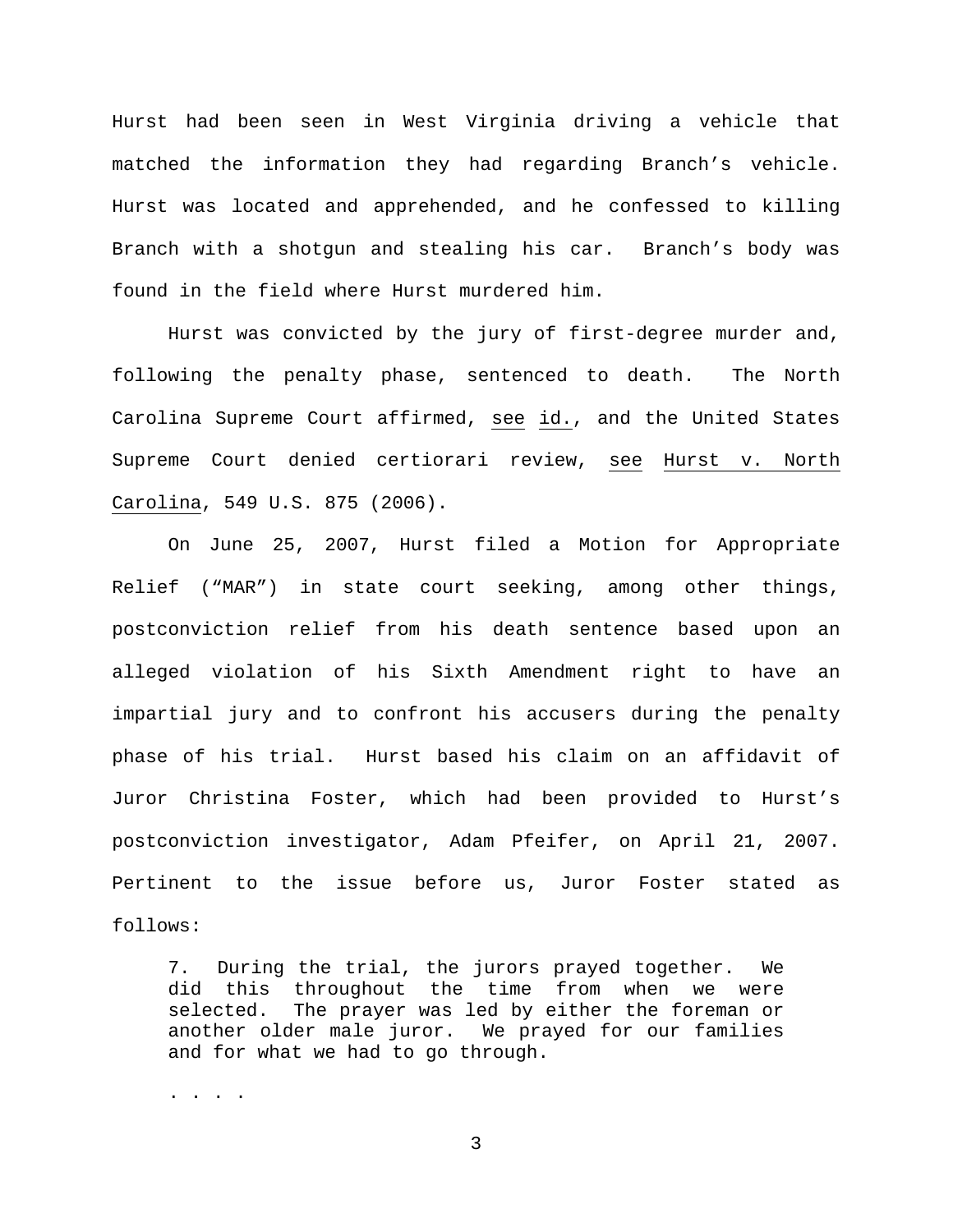9. During the trial, I often had lunch with my father<br>who worked near the courthouse. Prior to who worked near the courthouse. Prior to deliberations, I asked my father where I could look in the Bible for help and guidance in making my decision for between life and death. After the jury had found Mr. Hurst guilty but before we decided his sentence, I opened my Bible at home because I wanted to read something to help me with my decision. My father had given me the section in the Bible where I could find "an eye for an eye." That night after reading that section in the Bible, it helped me sleep better. It<br>didn't make the decision any easier. The next day didn't make the decision any easier. during deliberations, I voted for the death penalty.

J.A. 441. Hurst argued that when Juror Foster's father gave her the "eye for an eye" citation, he implied that her decision should be death, entitling Hurst to a new capital sentencing hearing. In the alternative, Hurst requested an evidentiary hearing to resolve any factual disputes pertaining to the extraneous communication.

On August 2, 2007, the state filed a response to the MAR, as well as a motion to dismiss. The state argued: (1) that the "eye for an eye" passage given to Juror Foster by her father did not constitute extraneous, prejudicial information sufficient to impeach the jury's verdict; (2) that the father's mere act of providing the passage to his daughter at her request likewise did not rise to the level of an extraneous prejudicial contact or communication about the case; and (3) that Hurst had otherwise failed to present any evidence that Juror Foster's father knew what case she was sitting on or that he deliberately attempted to influence her vote.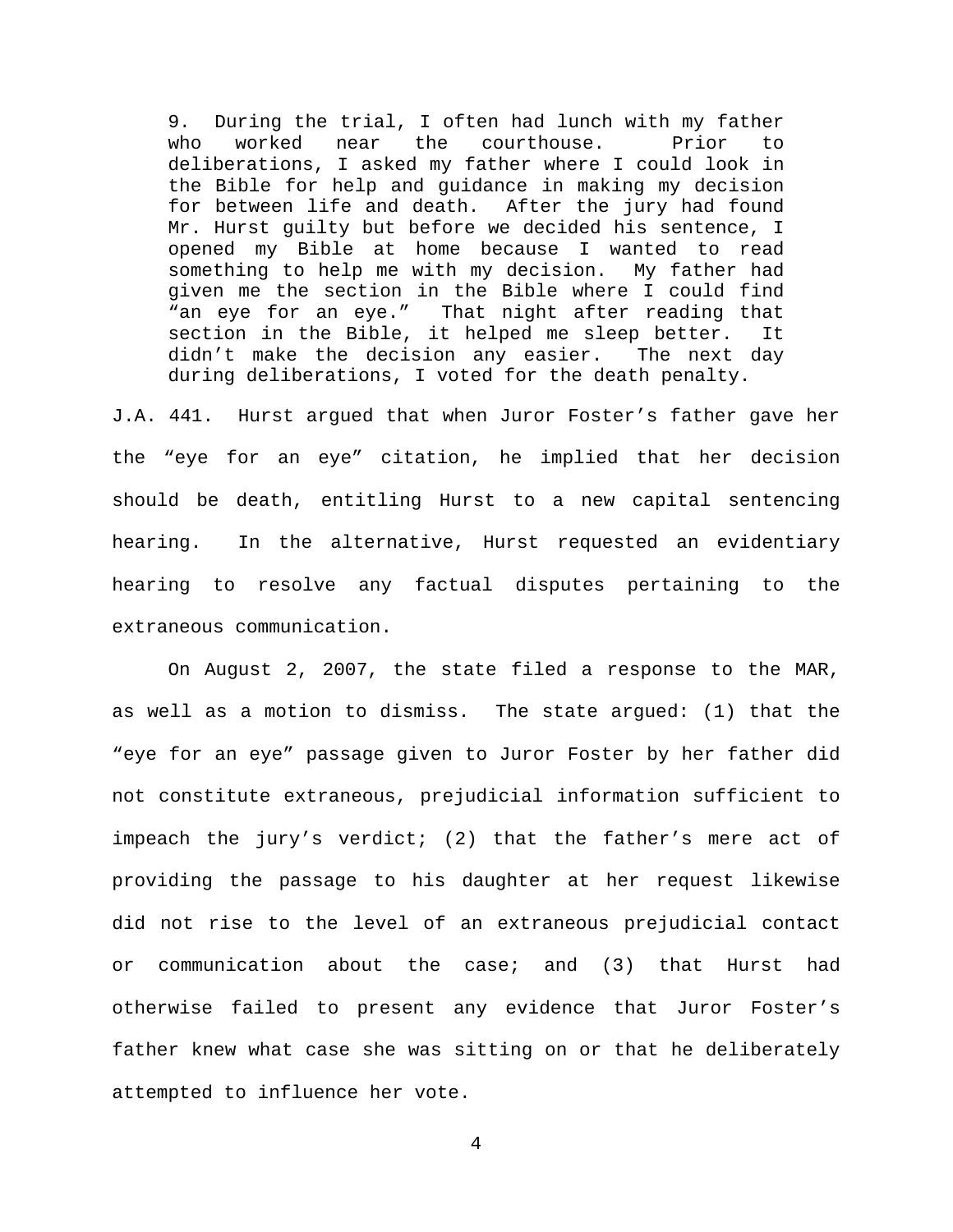The state court scheduled a hearing for October 19, 2007, to rule upon the state's motion to dismiss. On the morning of the hearing, Hurst filed a motion seeking leave to depose Juror Foster, Juror Foster's father, and Juror Foster's grandmother. In support of the motion, Hurst presented an affidavit from Investigator Pfeifer, dated October 18, 2007. In the affidavit, Investigator Pfeifer confirmed that he interviewed Juror Foster on April 21, 2007, at which time "she agreed to provide [him] with [the] affidavit which tracked [their] discussion." J.A. 457. Investigator Pfeifer also stated that he had interviewed Juror Foster's father on October 9, 2007, who "confirmed that he had a conversation with his daughter about an 'eye for an eye' section of the Bible during his daughter's deliberations in the Hurst trial," and added that he had obtained the Biblical citation from his mother in South Carolina. J.A. 458. Investigator Pfeiffer's efforts to interview Juror Foster's grandmother, however, had been unsuccessful, and Hurst had been unable to determine exactly which "eye for an eye" verse Juror Foster's father had provided to his daughter. $^1$  $^1$  Based upon

<span id="page-4-0"></span> $1$  As we have previously noted, the King James Version of the Bible contains several "eye for an eye" verses.

The Old Testament contains three such passages: (1) "Eye for eye, tooth for tooth, hand for hand, foot for foot," Exodus 21:24; (2) "Breach for breach, eye for eye, tooth for tooth: as he hath caused a blemish in a (Continued)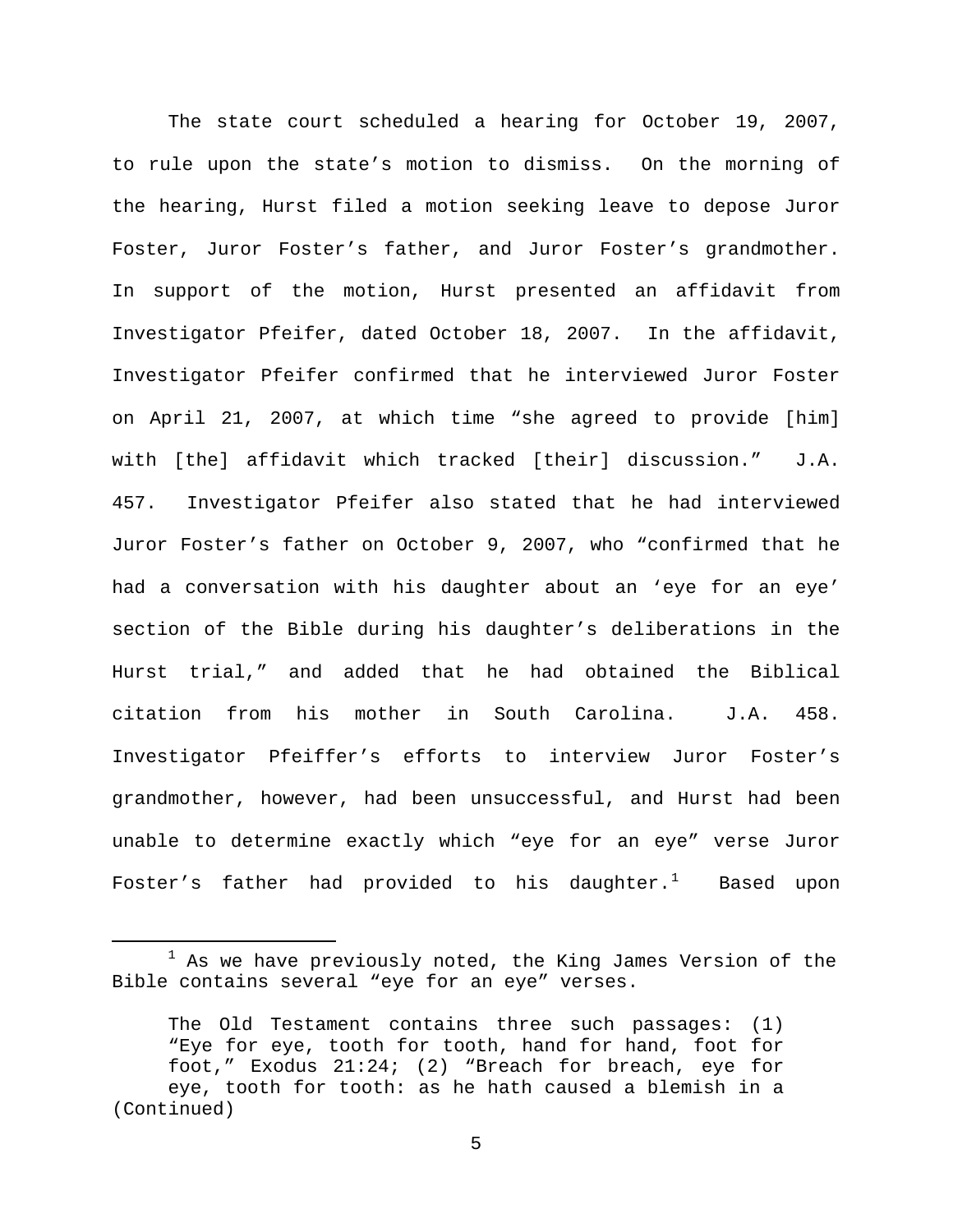Investigator Pfeiffer's affidavit, Hurst argued that depositions or an evidentiary hearing were in order to "significantly assist in the search for truth about Juror Foster's extrajudicial conversations with her father." J.A. 454.

On February 4, 2008, the state court made the following relevant findings and conclusions:

The Fourth Circuit Court of Appeals has determined that the Bible does not constitute an improper external influence in a capital case, whether read aloud by one juror to the others during sentencing deliberations, whether read by a juror in the privacy of his home, or whether read to herself by a juror during deliberations [citing our holdings in Robinson v. Polk, 438 F.3d 350 (4th Cir. 2006); Lynch v. Polk, 204 Fed. Appx. 167 (4th Cir. 2006) v. Polk, 204 Fed. Appx. 167 (4th Cir. (unpublished); Billings v. Polk, 441 F.3d 238 (4th Cir. 2006); and Lenz v. Washington, 444 F.3d 295 (4th Cir. 2006)].

Moreover, defendant presented no evidence that juror Foster's father knew what case juror Foster was sitting on, and no evidence that he deliberately attempted to influence her vote by directing her to a specific passage in the Bible. Instead, defendant

Ĩ.

man, so shall it be done to him again," Leviticus 24:20; (3) "And thine eye shall not pity; but life shall go for life, eye for eye, tooth for tooth, hand for hand, foot for foot," Deuteronomy 19:21.

Robinson v. Polk, 438 F.3d 350, 358-59 n.8 (4th Cir. 2006). However, "in the New Testament Sermon on the Mount, Jesus said, 'Ye have heard that it hath been said, An eye for an eye, and a tooth for a tooth: But I say unto you, that ye resist not evil: but whosoever shall smite thee on thy right cheek, turn to him the other also.' Matthew 5:38-39." Id.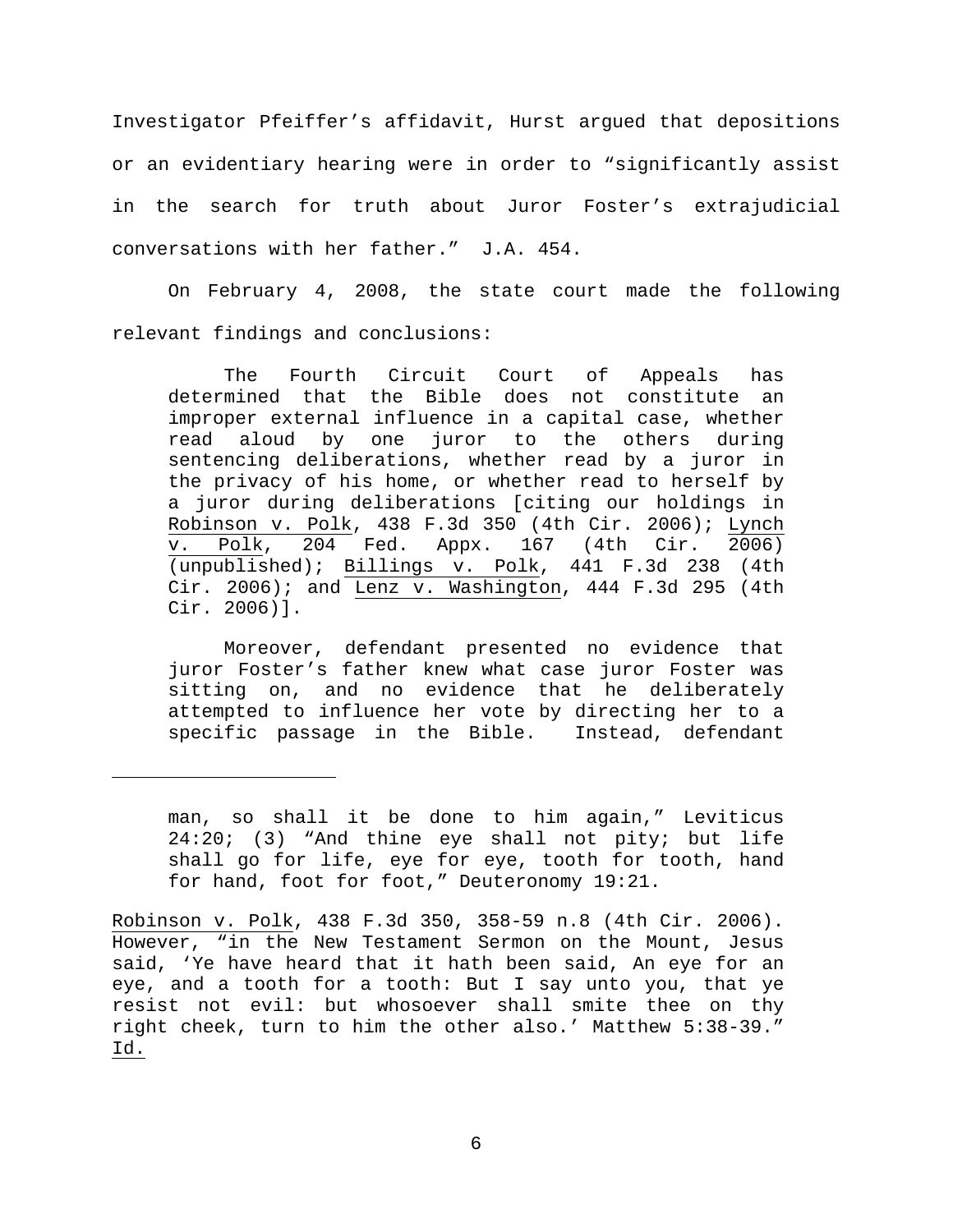presented a motion for depositions of juror Foster, her father, and her grandmother.

J.A. 481-82. The state court denied Hurst's claim on the merits and denied his motion for discovery.

#### B.

On September 20, 2010, Hurst filed a petition for federal habeas relief under 28 U.S.C. § 2254, again raising his Sixth Amendment juror-influence claim. The state moved for summary judgment. In response, Hurst filed a motion to depose the same three witnesses. On the recommendation of the magistrate judge, the district court denied the motion for depositions, declined Hurst's request for discovery or an evidentiary hearing, and dismissed the habeas petition. The district court concluded as follows:

The United States Supreme Court has not held that the reading of a Bible verse constitutes "a matter before the jury" or raises a presumption of prejudice as an improper extrinsic influence. In light of the Fourth Circuit cases holding that, in the context of<br>habeas review, a juror's consultation and/or habeas review, a juror's consultation recitation of Bible verses does not trigger a presumption of prejudice (indeed, constitute an extrinsic influence), it cannot be said that the state MAR court's determination -- that the father's reference to an "eye for an eye" Biblical passage in this case did not give rise to a presumption of prejudice under Remmer -- was an unreasonable application of, or contrary to, federal law as determined by the United States Supreme Court. Accordingly, [the] [c]laim . . . fails.

J.A. 361 (emphasis in original) (citing Remmer v. United States, 347 U.S. 227 (1954)). However, the district court granted a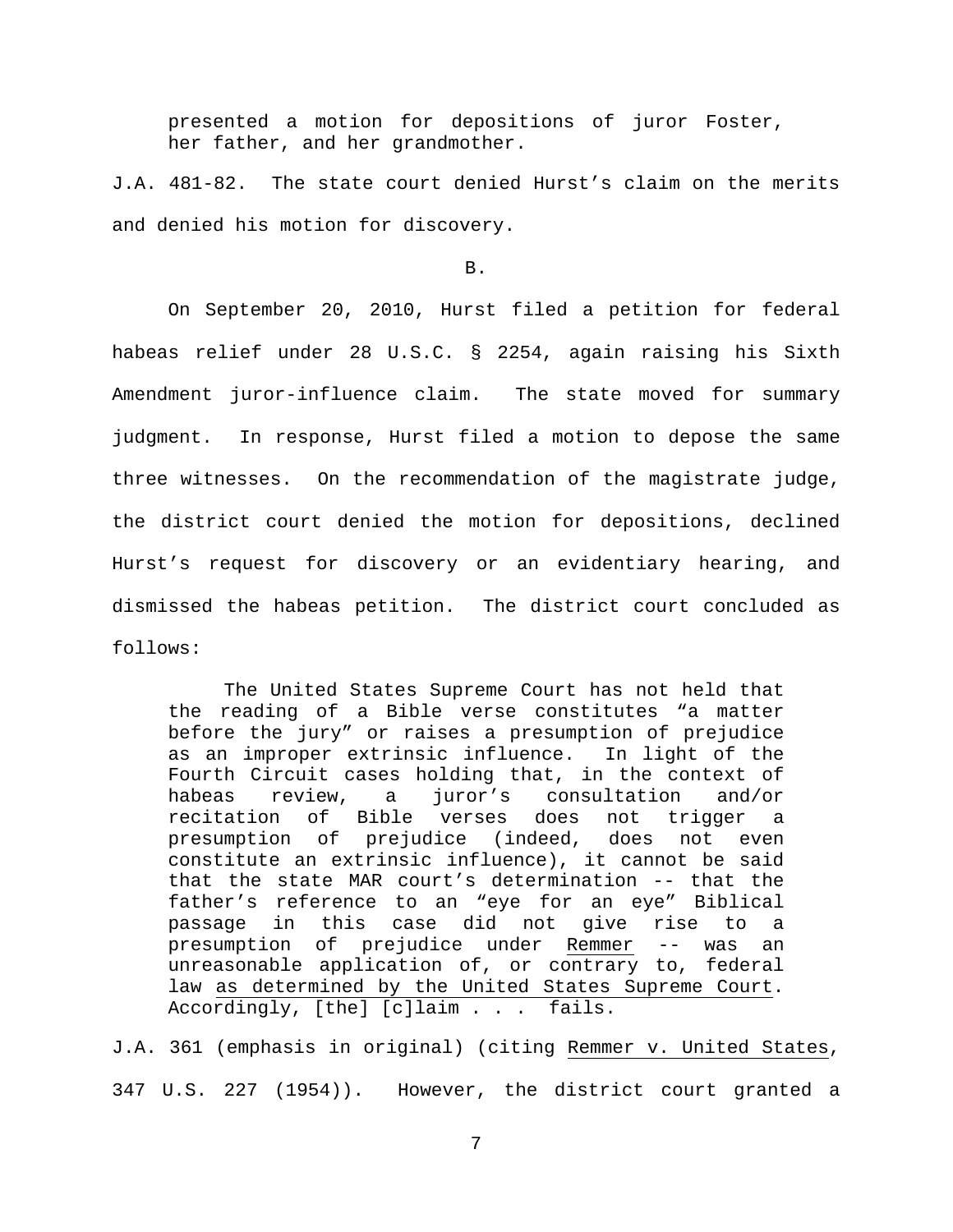certificate of appealability with respect to the issue of whether Juror Foster's extraneous contact with her father violated Hurst's Sixth Amendment rights. For the following reasons, we reverse the judgment of the district court and remand for an evidentiary hearing.

# II.

#### A.

Under 28 U.S.C. § 2254(d), as revised by AEDPA, a federal court may grant habeas relief to a state prisoner only if the state court's adjudication of the merits of the constitutional claim at issue was (1) "contrary to, or involved an unreasonable application of, clearly established Federal law, as determined by the Supreme Court of the United States," 28 U.S.C. §  $2254(d)(1)$ , or (2) "based on an unreasonable determination of the facts in light of the evidence presented in the State court proceeding," 28 U.S.C. § 2254(d)(2). A state court's decision is "contrary to" clearly established Supreme Court precedent only if it is "substantially different" from that precedent. Williams (Terry) v. Taylor, 529 U.S. 362, 405 (2000). The decision is "an unreasonable application of" clearly established Supreme Court precedent only if it is "objectively unreasonable." Id. at 409.

As the United States Supreme Court has increasingly cautioned, AEDPA significantly constrains our review of state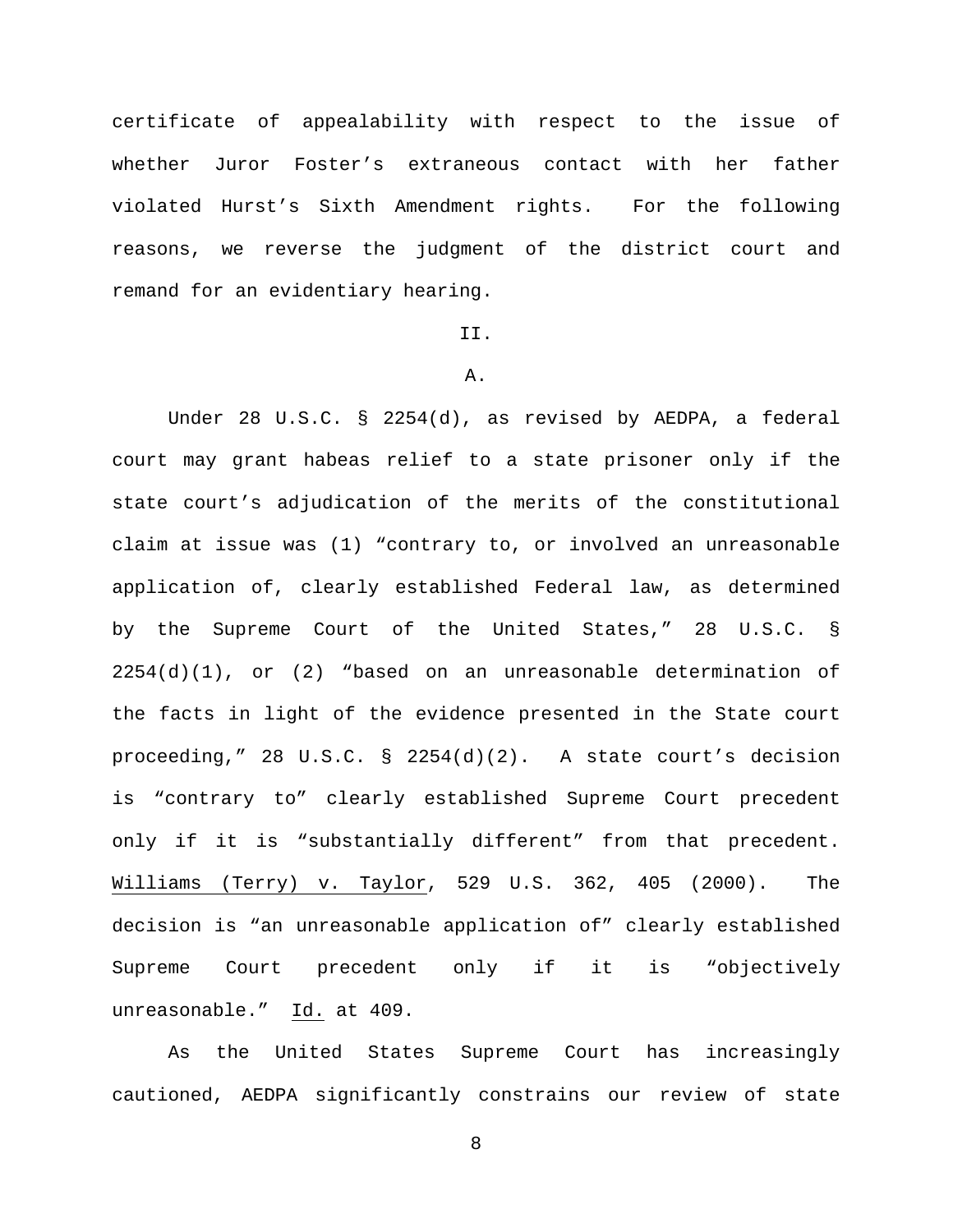court decisions on federal constitutional claims. We are not at liberty to substitute our judgment for that of the state court on matters of federal constitutional law, even if we believe the state court decision was incorrect. "The question under AEDPA is not whether a federal court believes the state court's determination was incorrect but whether that determination was unreasonable – a substantially higher threshold." Schriro v. Landrigan, 550 U.S. 465, 473 (2007) (emphasis added); see also Harrington v. Richter, 131 S. Ct. 770, 785 (2011). The state court decision may be deemed unreasonable "only if it is so erroneous that 'there is no possibility fairminded jurists could disagree that the state court's decision conflicts with th[e] [Supreme] Court's precedents.'" Nevada v. Jackson, 133 S. Ct. 1990, 1992 (2013) (per curiam) (quoting Harrington, 131 S. Ct. at 786).

## B.

The Sixth and Fourteenth Amendments to the United States Constitution "guarantee[] to the criminally accused a fair trial by a panel of impartial, 'indifferent' jurors." Irvin v. Dowd, 366 U.S. 717, 722 (1961). They also protect "[t]he right of confrontation" which "requires that the 'jury's verdict must be based upon the evidence developed at the trial.'" Robinson v. Polk, 438 F.3d 350, 359 (4th Cir. 2006) (quoting Turner v. Louisiana, 379 U.S. 466, 472 (1965)). At its core, these Sixth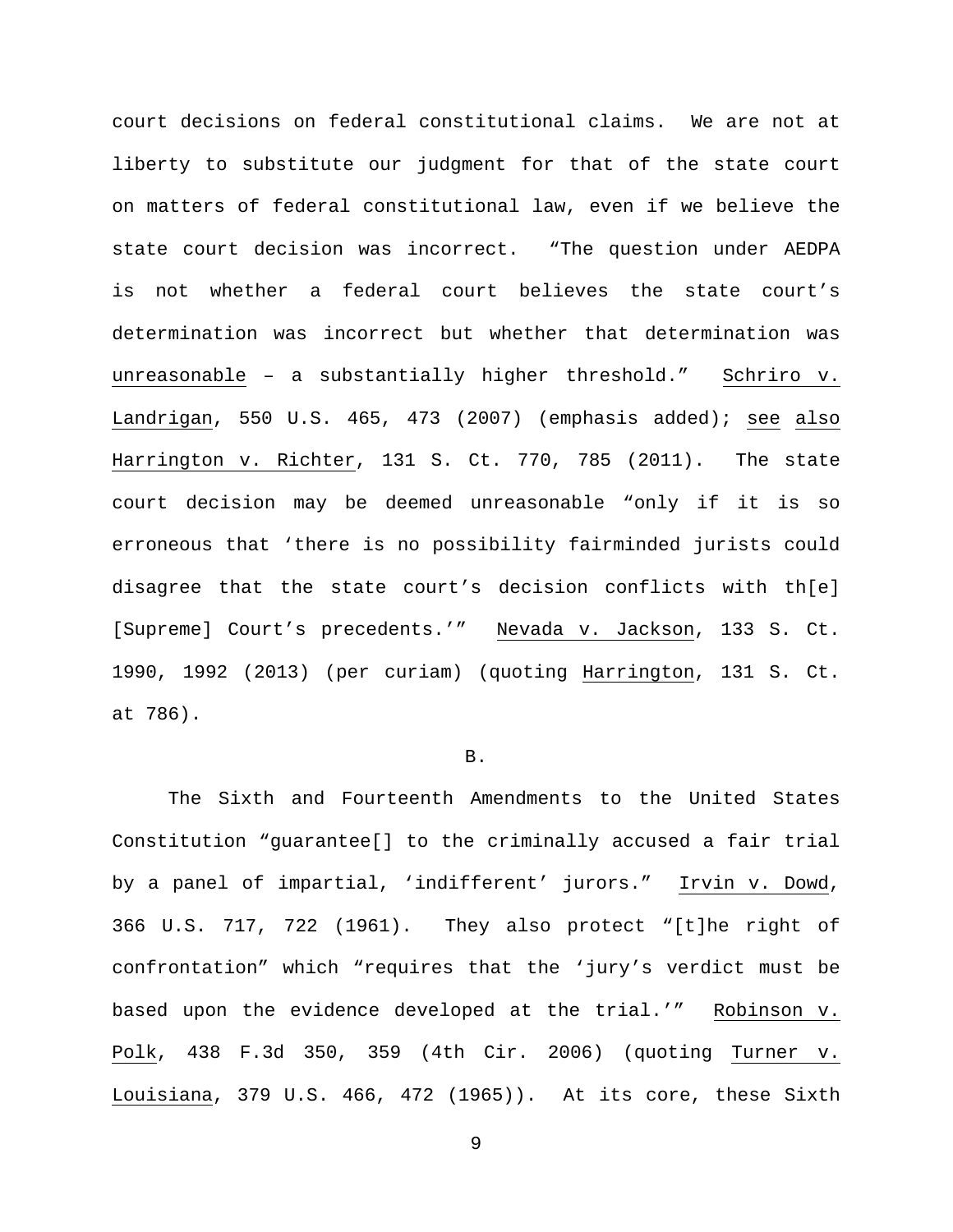Amendment rights are designed to ensure "'that the evidence developed against a defendant shall come from the witness stand in a public courtroom where there is full judicial protection of the defendant's right[s].'" Id. (quoting Turner, 379 U.S. at 472) (alteration in original).

The privacy and protection concerns that inevitably arise when one seeks to impeach a jury's verdict, however, are also well established. "Despite the[] venerable protections afforded to criminal defendants, the Sixth Amendment does not require that all evidence introduced by the defendant tending to impeach the jury's verdict be considered by the courts." Id. "In fact, the common-law rule generally 'prohibited the admission of juror testimony to impeach a jury verdict.'" Id. (quoting Tanner v. United States, 483 U.S. 107, 117 (1987)). This common-law rule, now codified in Federal Rule of Evidence 606(b), prohibits juror testimony to impeach the verdict, subject to three exceptions, two of which are relevant here: "A juror may testify about whether . . . extraneous prejudicial information was improperly brought to the jury's attention" or whether "an outside influence was improperly brought to bear on any juror." Fed. R. Evid.  $606(b)(2)(A)\&(2)(B);^2$  $606(b)(2)(A)\&(2)(B);^2$  $606(b)(2)(A)\&(2)(B);^2$  see also Mattox v. United States, 146

<span id="page-9-0"></span> $2$  A juror may also testify concerning whether "a mistake was in entering the verdict on the verdict form." Fed. R. made in entering the verdict on the verdict form." Evid.  $606(b)(2)(C)$ .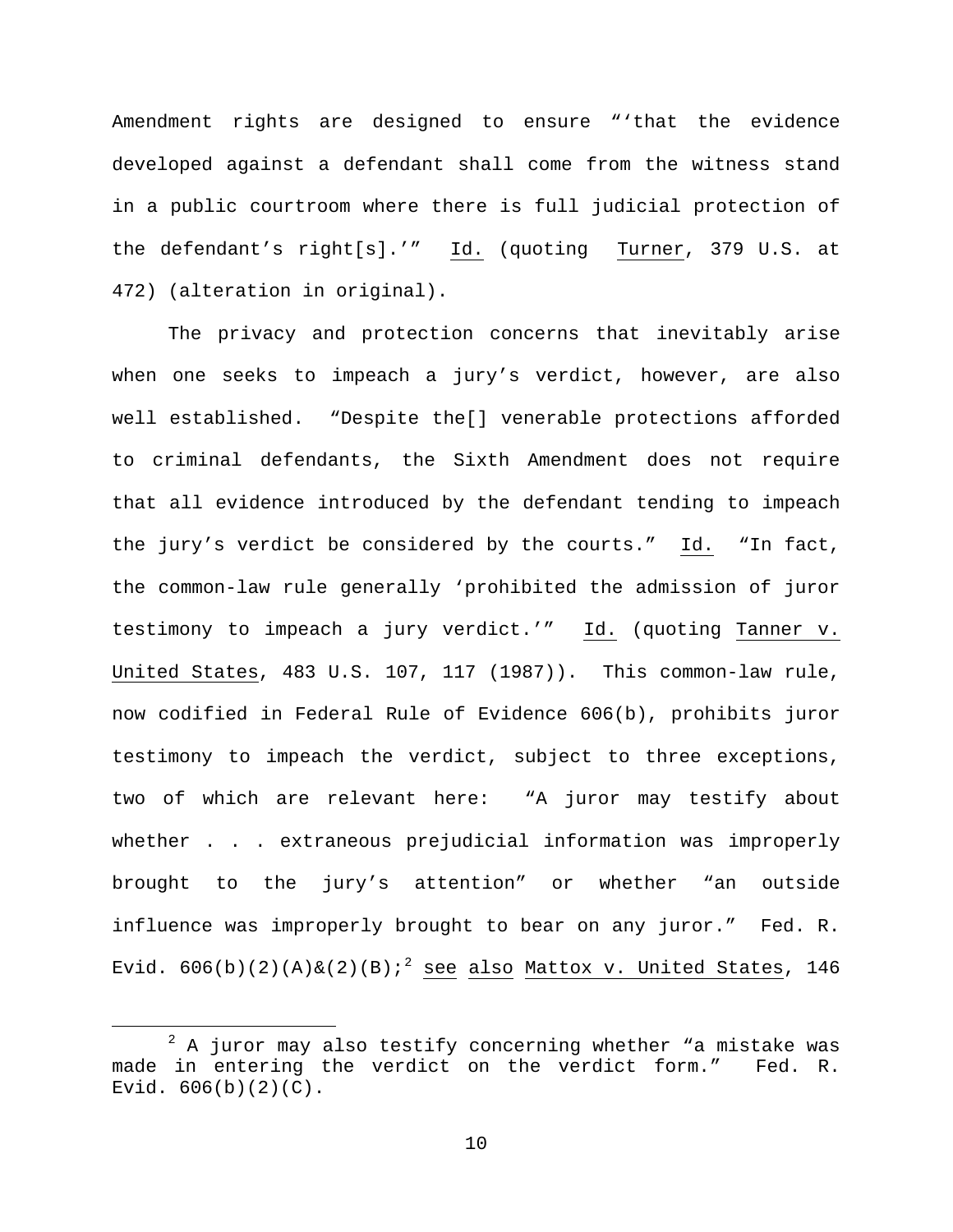U.S. 140, 149 (1892) ("[T]he evidence of jurors, as to the motives and influences which affected their deliberations, is inadmissible either to impeach or to support the verdict. But a juryman may testify to any facts bearing upon the question of the existence of any extraneous influence, although not as to how far that influence operated upon his mind.").

In Mattox, the Supreme Court applied this common-law exception and remanded for a new trial where a convicted defendant unsuccessfully attempted to introduce affidavits to the trial court setting forth prejudicial, extraneous statements made by a bailiff to the jury about the defendant, as well as a damaging newspaper article about the case that had been read to the jury. See id. at 143-44. The Supreme Court held that such "[p]rivate communications, possibly prejudicial, between jurors and third persons, or witnesses, or the officer in charge, are absolutely forbidden, and invalidate the verdict, at least unless their harmlessness is made to appear." Id. at 150.

Thereafter, in Remmer v. United States, 347 U.S. 227 (1954), the Supreme Court considered an alleged bribery attempt of a juror during trial, and the FBI's investigation of the attempt, all of which was handled by the district court in an ex parte proceeding prior to the verdict being delivered. After learning of the incident through post-trial press accounts, the defendant moved for a new trial and requested "a hearing to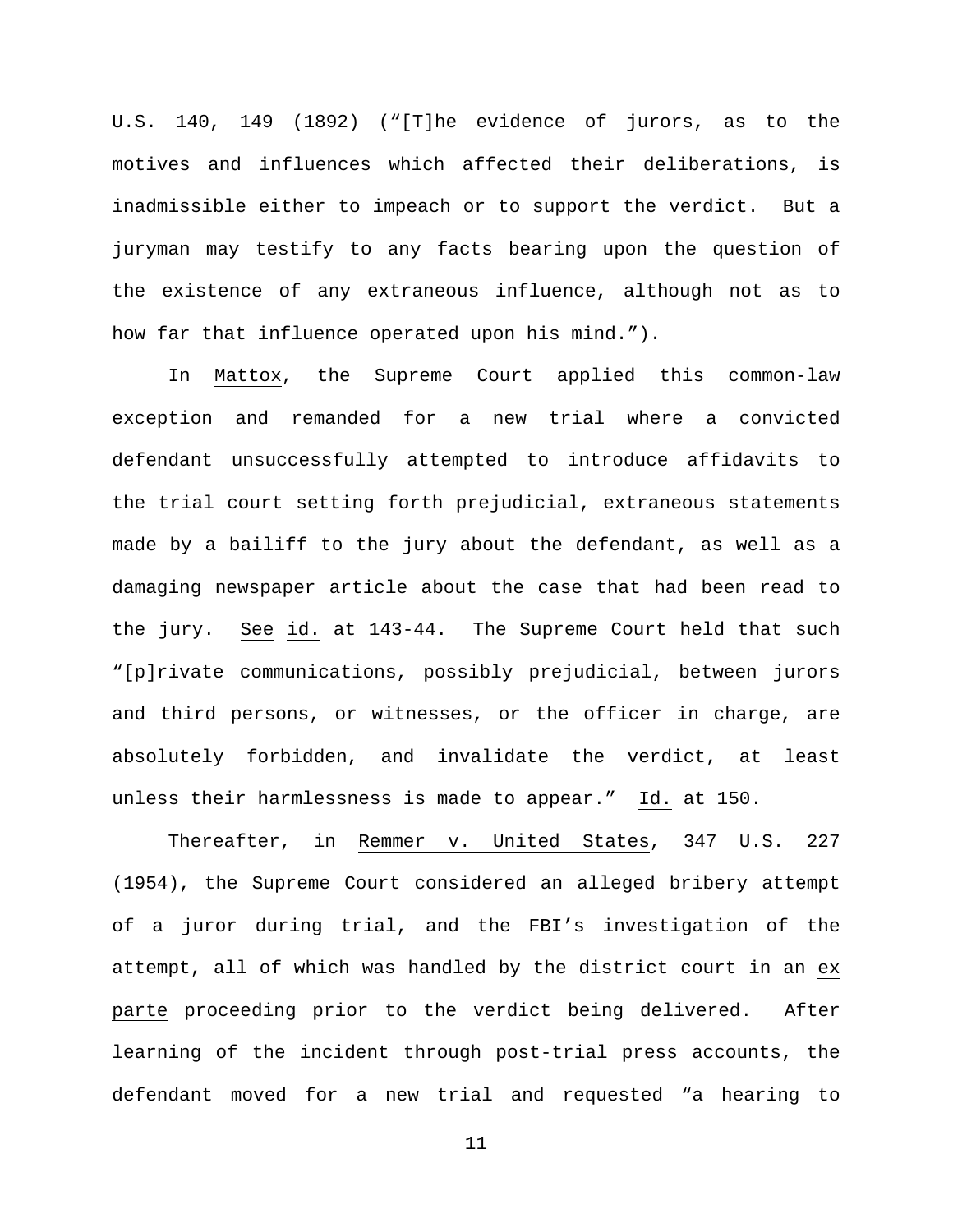determine the circumstances surrounding the incident and its effect on the jury." Id. at 228. Building upon its earlier precedent in Mattox, the Supreme Court held that:

In a criminal case, any private communication, contact, or tampering, directly or indirectly, with a juror during a trial about the matter pending before the jury is, for obvious reasons, deemed presumptively<br>prejudicial . . . . The presumption is not prejudicial . . . . conclusive, but the burden rests heavily upon the Government to establish, after notice to and hearing of the defendant, that such contact with the juror was harmless to the defendant.

Id. at 229 (emphasis added). Unlike in Mattox, neither the Court nor the defendant knew from the existing record "what actually transpired, or whether the incidents that may have occurred were harmful or harmless." Id. The Court held that "[t]he trial court should not decide and take final action ex parte on information such as was received in this case, but should determine the circumstances, the impact thereof upon the juror, and whether or not it was prejudicial, in a hearing with all interested parties permitted to participate." Id. at 229-  $30.3$  $30.3$ 

<span id="page-11-0"></span> $3$  Interpreting and applying these Supreme Court cases, this circuit has formulated a burden-shifting approach for analyzing a convicted defendant's allegations that his Sixth Amendment rights were violated by an extraneous communication or contact with a juror during the pendency of a trial. "First, the party attacking the verdict must introduce competent evidence that there was an extrajudicial communication or contact, and that it was "'more than innocuous interventions.'" Howard v. Moore, 131 F.3d 399, 422 (4th Cir. 1997) (en banc) (quoting United States (Continued)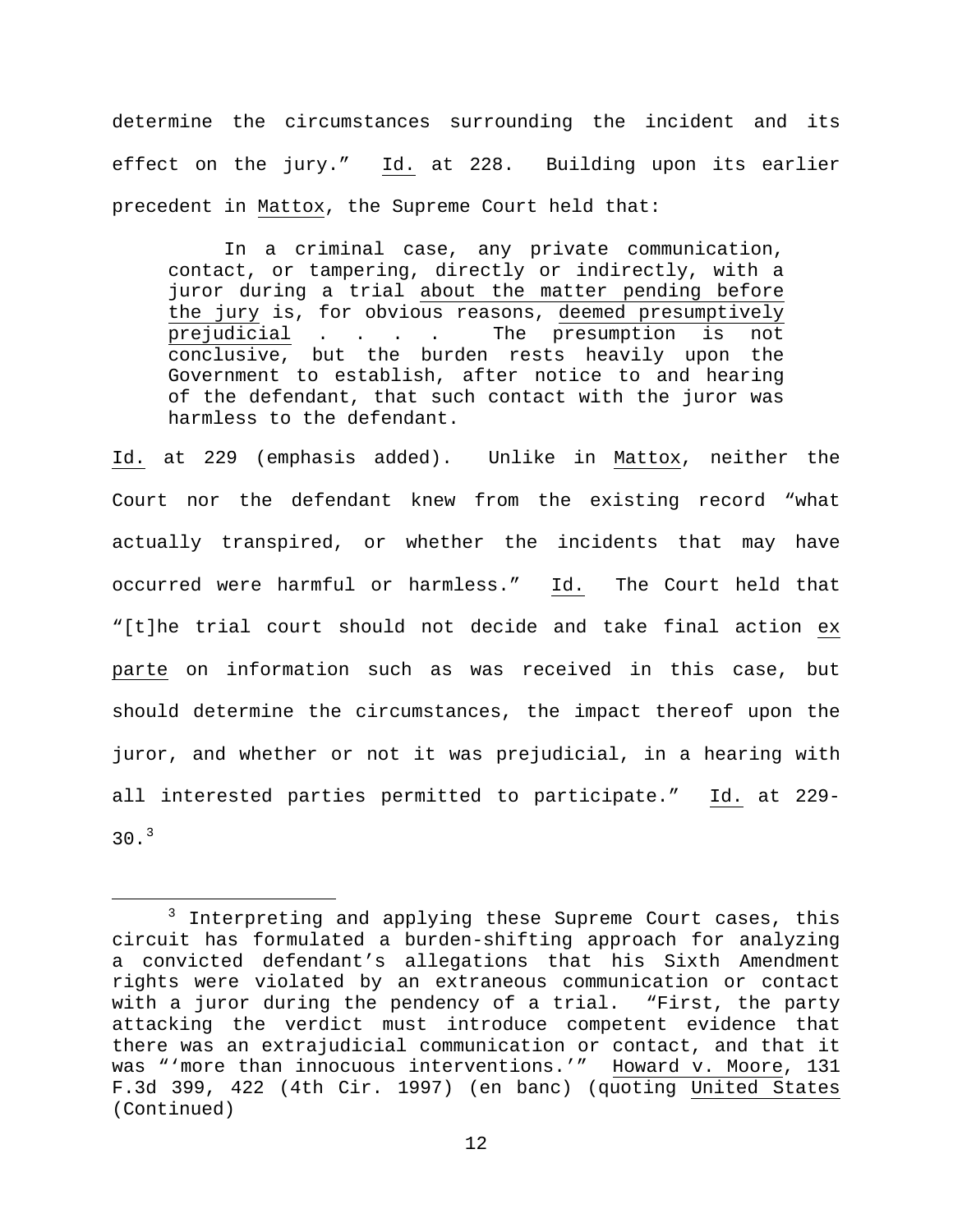Presented with evidence of the communication between Juror Foster and her father about the Bible verse, the state court considered whether extraneous prejudicial information or evidence had been brought to Juror Foster's attention (i.e., the Bible verse itself), as well as whether an outside influence was improperly brought to bear upon Juror Foster. In doing so, the state court relied upon several Sixth Amendment "Bible-verse" cases from our circuit, most notably our decision in Robinson.

In Robinson, a North Carolina death row inmate claimed that his Sixth Amendment right to an impartial jury had been violated during the sentencing phase of his trial when one of the jurors asked the bailiff for a Bible, received it, and then read "eye for an eye" passages to the other jurors in an effort to persuade them to "change their position from one favoring a life sentence to one favoring a death sentence." Robinson, 438 F.3d at 358 (internal quotation marks omitted). The state court denied the claim without an evidentiary hearing.

Ĩ.

v. Cheek, 94 F.3d 136, 141 (4th Cir. 1996)). "If this requirement is satisfied, the Remmer I presumption automatically arises." Id. Once this initial showing is made and the Remmer presumption of prejudice arises, "the burden shifts to the prevailing party [at trial] to demonstrate that there exists no reasonable possibility that the jury's verdict was influenced by [the] improper communication." Id. (internal quotation marks omitted).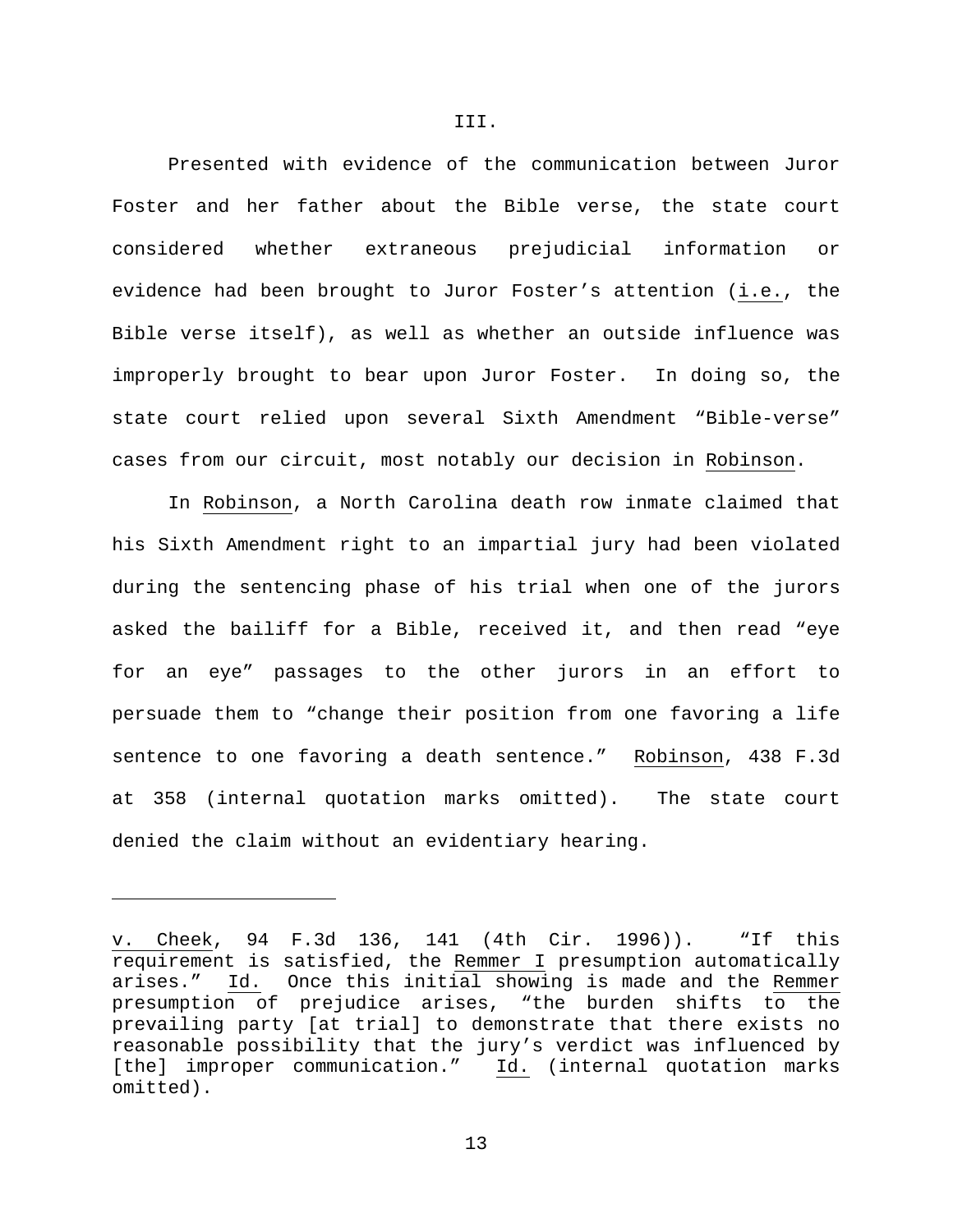After considering Remmer and the related Supreme Court precedents, we concluded that the North Carolina court's decision denying petitioner relief was not an unreasonable application of clearly established federal law. We held that:

it would have been reasonable for the MAR court to conclude that the Bible had no bearing on any fact<br>relevant to sentencing, and was therefore not sentencing, and was therefore not tantamount to "evidence" that was used against him at sentencing. . . . In the end, the jury concluded that ncing. . . . In the end, the jury concluded that<br>balance of the aggravating and mitigating the balance of the aggravating and mitigating circumstances warranted imposing the death penalty. . . . [N]o Biblical passage - including the ones we assume were read - had any evidentiary relevance to the jury's determination of the existence of these aggravating and mitigating circumstances.

Id. at 363. We additionally held that:

it would have been reasonable for the MAR court to conclude that the Bible is not analogous to a private communication, contact, or tampering with a juror, [about the matter pending before the jury,] and that the common-law rule against allowing juror testimony applied. See Remmer, 347 U.S. at 229. Unlike these occurrences, which impose pressure upon a juror apart from the juror himself, the reading of Bible passages invites the listener to examine his or her own conscience from within.

Id. (emphasis added). Although a third party, the bailiff, provided the Bible to the juror at the latter's request, we found that distinction unavailing as well:

The fact that the bailiff provided the Bible to the juror does not alter our conclusion that it was not an external influence. Robinson does not allege that the bailiff instructed the jury to consult the Bible, or, for that matter, that he did anything other than simply provide the Bible upon the juror's request. On these facts, the MAR court reasonably could have concluded that the bailiff's act of providing a Bible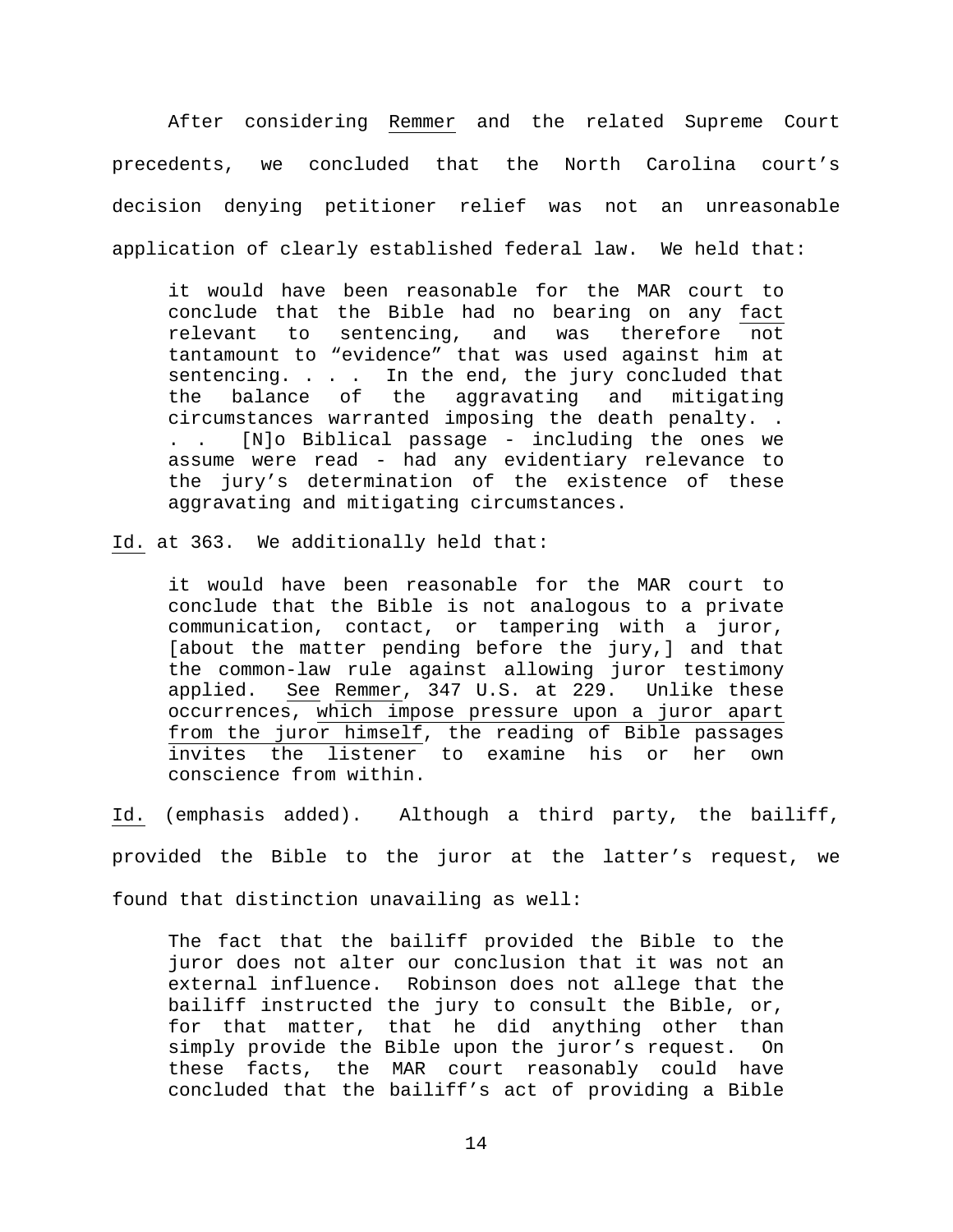was nothing more than an innocuous intervention into the jury's deliberations. . . . The MAR court reasonably could have concluded that the bailiff's actions in fulfilling the juror's request did not,<br>without more, turn the Bible into an external without more, turn the Bible into an influence.

Id. at 366 (citation omitted). $4$ 

Both the state MAR court, and the Respondent in this appeal, rely upon our decision in Robinson as support for the determination that Hurst failed to make the requisite showing to benefit from the Remmer presumption of prejudice. As in Robinson, the Respondent argues, the Bible verse that Juror Foster's father gave to her did not constitute "extraneous prejudicial information," and his mere act of providing the verse did not rise to the level of an improper, external influence.

Recently, however, in Barnes v. Joyner, 2014 WL 1759085 (4th Cir. 2014), we held that "Remmer clearly established not only a presumption of prejudice, but also a defendant's entitlement to an evidentiary hearing, when the defendant presents a credible allegation of communications or contact

<span id="page-14-0"></span> $4$  As the state MAR court correctly observed, this court has held firm to the view that Bible-verse readings, whether occurring privately or in the jury room, do not alone constitute extraneous prejudicial information or an outside influence improperly brought to bear upon the jury. See Lenz v. Washington, 444 F.3d 295, 300-01 (4th Cir. 2006); Billings v. Polk, 441 F.3d 238, 248-49 (4th Cir. 2006); Lynch v. Polk, 204 Fed. Appx. 167, 175 (4th Cir. 2006); see also Burch v. Corcoran, 273 F.3d 577, 591 (4th Cir. 2001).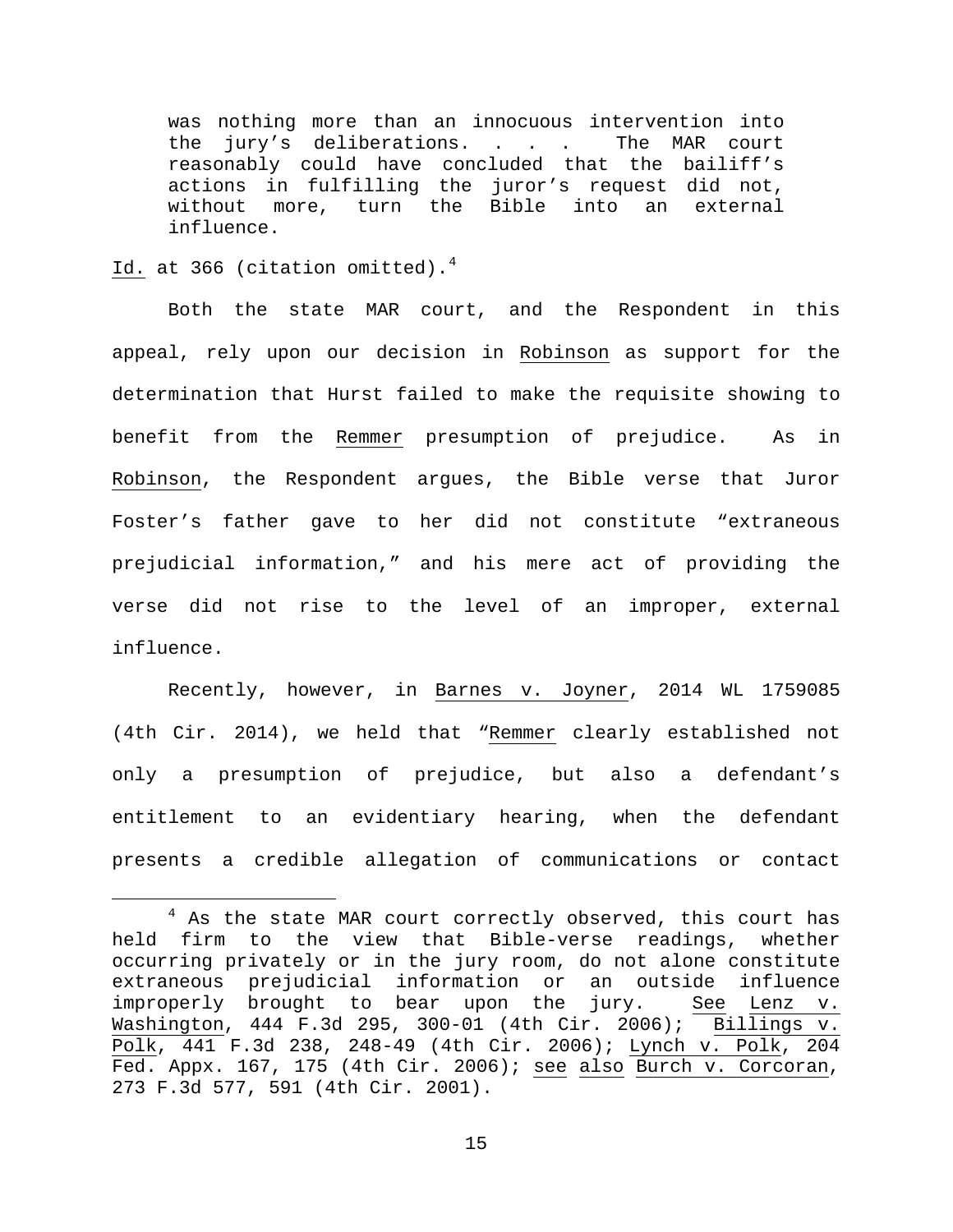between a third party and a juror concerning the matter pending before the jury." Id. at \*10; see also id. at \*12 ("[I]t is clearly established federal law for purposes of our review under AEDPA that a defendant is entitled to a hearing when he or she presents a credible allegation of communications or contact between a third party and a juror concerning the matter pending before the jury."). Once the defendant presents such a "genuine allegation," the "presumption of prejudice must be applied, and . . . a hearing must be held." Id. at \*14 (emphasis added).

In Barnes, defense counsel, in closing arguments, suggested to the jury that "if [the] jurors voted for the death penalty, they would one day face God's judgment for killing the[] defendants." Id. at \*4. Barnes presented evidence, both to the trial court and the state MAR court, that one of the jurors contacted her pastor during the sentencing deliberations to discuss the defense counsel's argument. Barnes also alleged that during this conversation the pastor directed the juror to a biblical passage that contradicted the passage defense counsel had relied upon. The juror, in turn, shared the passage with her fellow jurors during deliberations. See id. The question, therefore, was whether Barnes had presented a credible allegation that the communication or contact between the juror and her pastor "concerned the matter pending before the jury." Id. at \*15.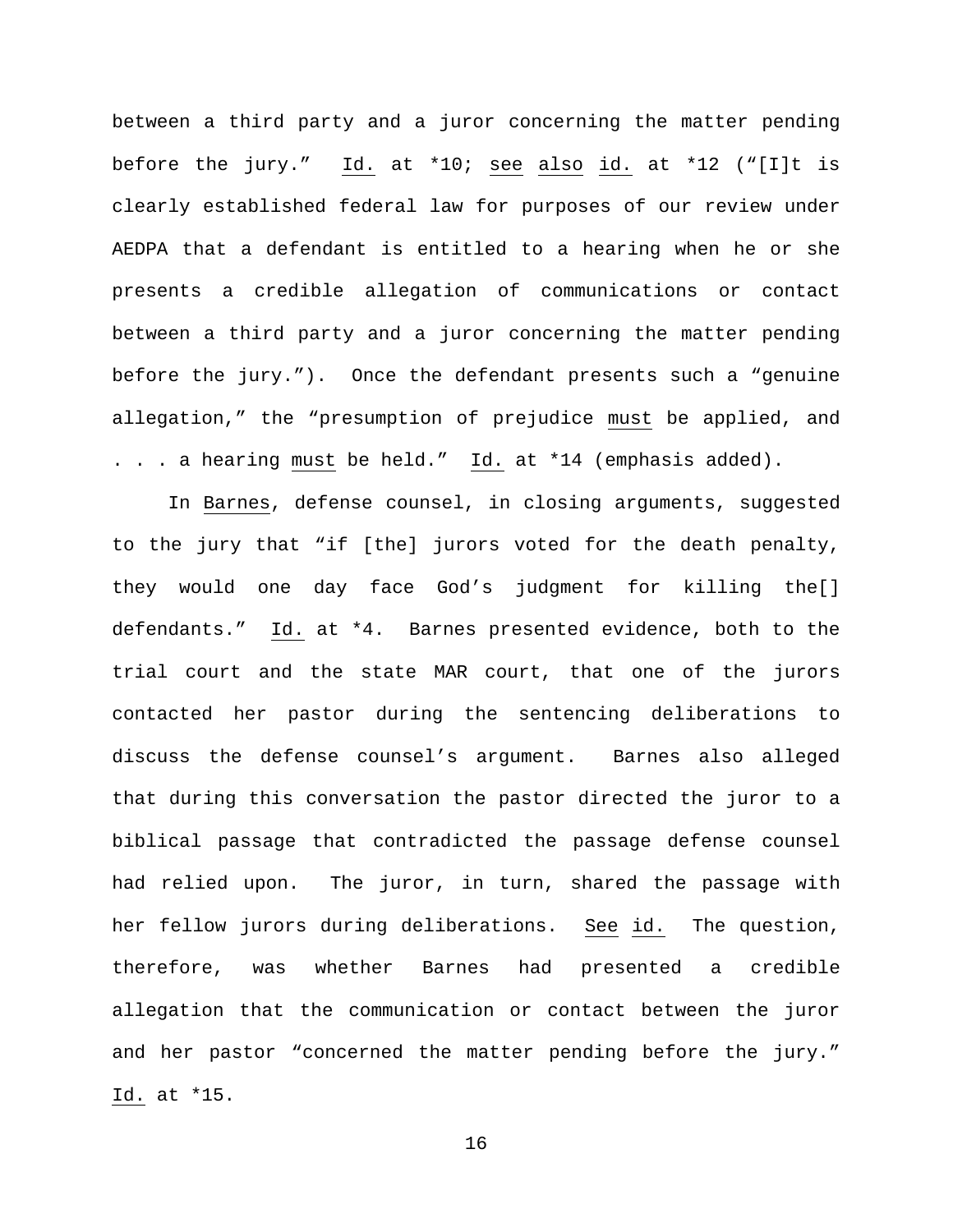There was no evidence presented that the pastor and the juror discussed the facts of the specific case, or his views about the death penalty, or that he attempted to persuade the juror to vote a particular way. However, we held that the juror's extraneous conversation with her pastor "about defense counsel's argument, which asked the jury to return a sentence of life imprisonment instead of death, bore on the jury's sentencing determination and was, therefore, 'about the matter pending before the jury.'" Id. at \*17. We held as follows:

During the sentencing phase of Barnes' trial, the jury was charged with deciding whether to impose a sentence of life imprisonment or a sentence of death for Barnes and his co-defendants. Clearly, then, "the matter before the jury" was the appropriateness of the death penalty for these defendants. To the extent that a juror had a conversation with a third party about the spiritual or moral implications of making this decision, the communication "was of such a character as to reasonably draw into question the integrity of the verdict," Stockton, 852 F.2d at 743, and further inquiry in a Remmer hearing was required.

Id. at \*16. "To conclude otherwise," we held, "would not simply be incorrect or erroneous; it would be objectively unreasonable." Id. at \*17. We also distinguished our prior precedent in Robinson, concluding that:

the only similarity between the instant case and the 'Bible in the jury room' line of cases [was] the Bible<br>itself. Unlike in Robinson, where the juror in Unlike in Robinson, where the juror in question was simply given a Bible and read from it in the jury room, [petitioner] has alleged that [the juror] was actually directed to a specific biblical<br>passaqe by [the third party.] We alluded that passage by [the third party.] Robinson might have been a different case if the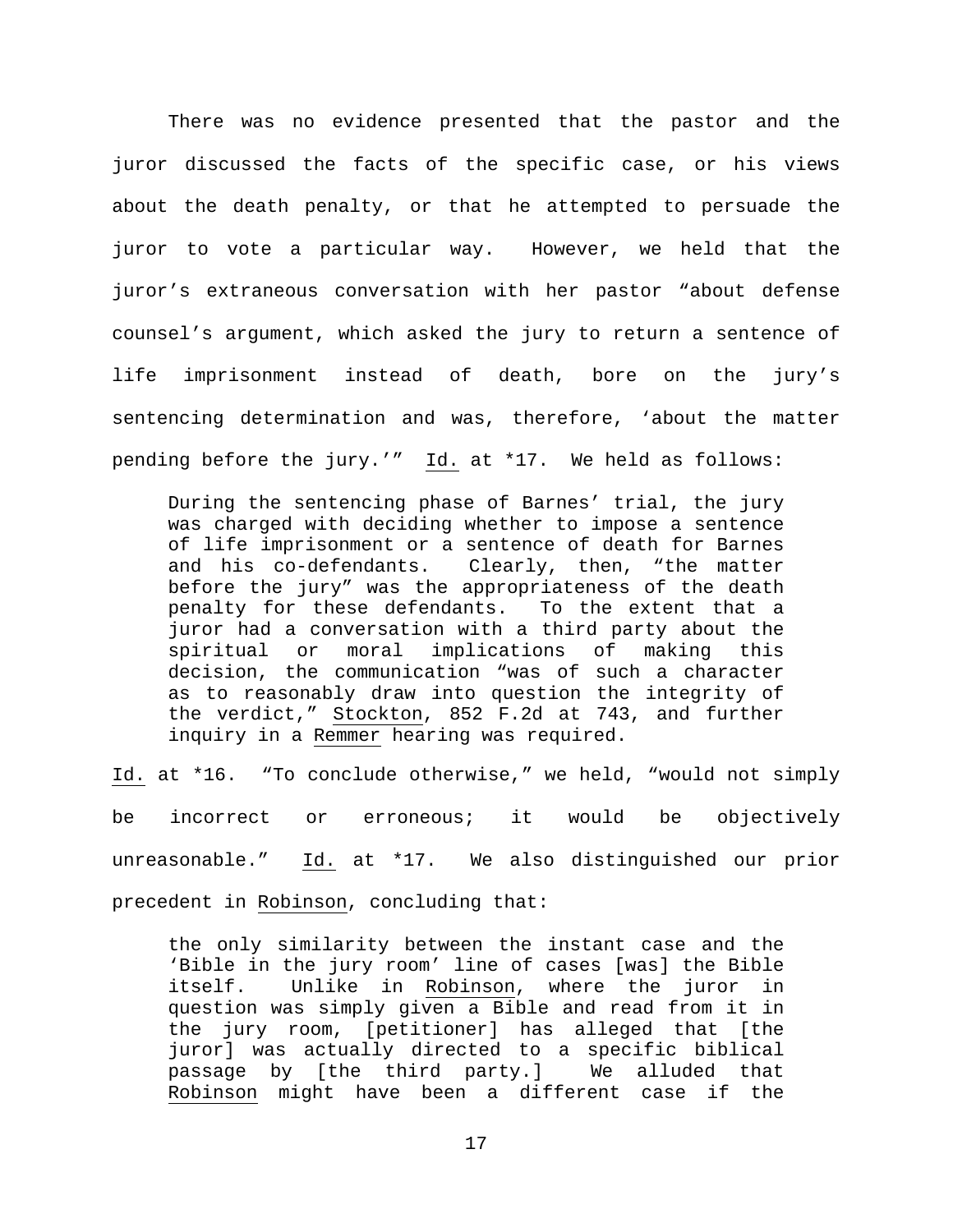bailiff had "instructed the jury to consult the Bible" or done "anything other than simply provide the Bible upon the juror's request."

# Id. at \*19.

Our holding in Barnes dictates the same result in this case. According to the affidavits presented to the state MAR court, Juror Foster asked her father where she "could look in the Bible for help and guidance in making [her] decision for between life and death." J.A. 441. He, in turn, directed her to an (as yet) undetermined "eye for an eye" verse, which she consulted in private the night before returning the verdict.

The affidavits did not allege that Juror Foster discussed with her father the facts or evidence that had been presented in the trial, or the status of the jury's deliberations. Nor was there any evidence that Juror Foster's father expressed any opinion about the case or attempted to influence her vote. Nevertheless, Hurst presented a credible allegation of a private communication about the matter pending before the jury, entitling Hurst to the presumption of prejudice and an evidentiary hearing. Accordingly, we hold, as we did in Barnes, that the state court's failure to apply the Remmer presumption and to conduct an evidentiary hearing in light of this showing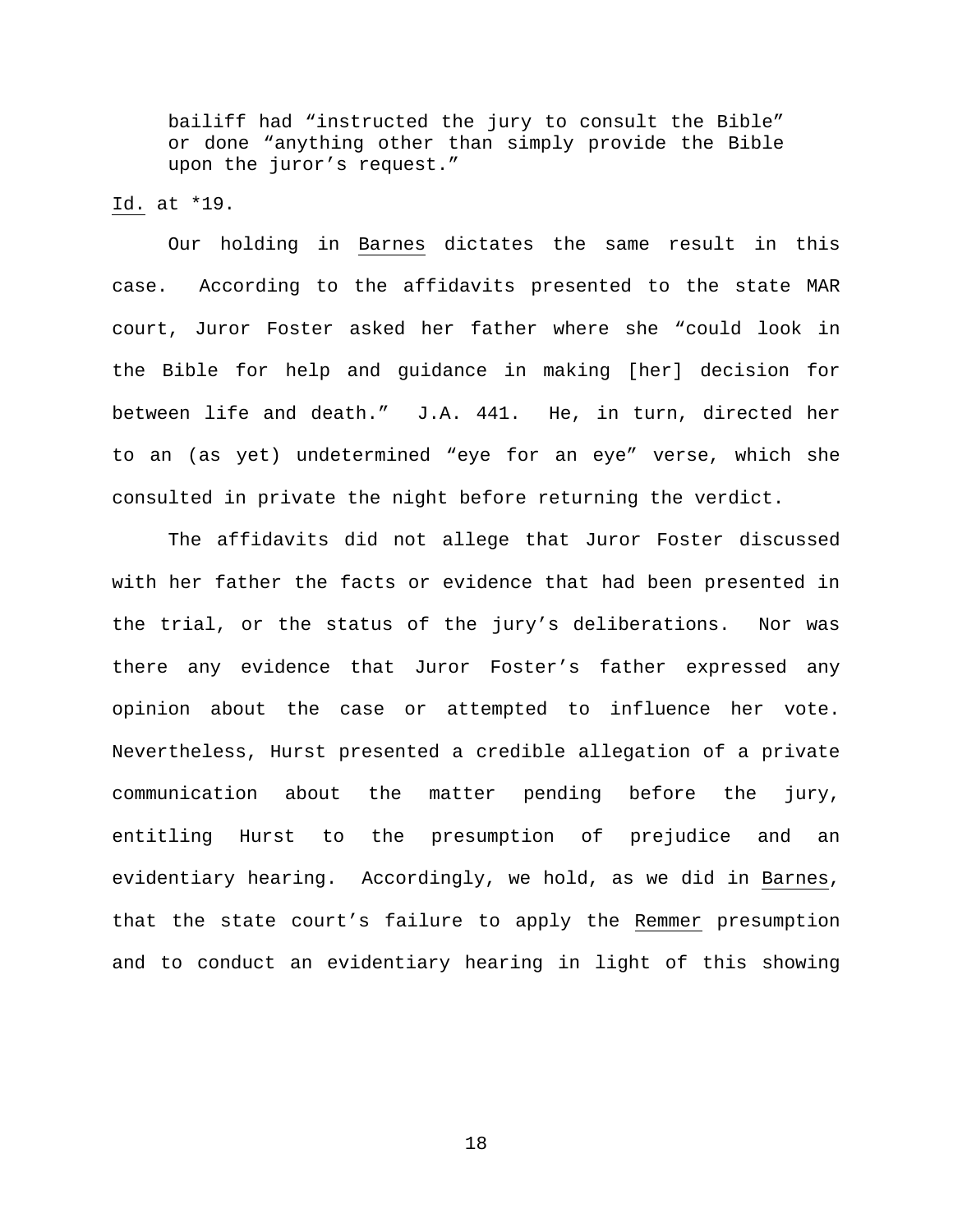was contrary to or an unreasonable application of the Supreme Court precedents applicable to juror-influence claims.<sup>[5](#page-18-0)</sup>

IV.

Our conclusion that the state court unreasonably applied Supreme Court precedent, however, does not end our inquiry. Hurst is not entitled to federal habeas relief unless we are also convinced that the communication between Juror Foster and her father "had a 'substantial and injurious effect or influence in determining the jury's verdict.'" Fullwood v. Lee, 290 F.3d 663, 679 (4th Cir. 2002) (quoting Brecht v. Abrahamson, 507 U.S. 619, 637 (1993)); see also Hall v. Zenk, 692 F.3d 793, 805 (7th Cir. 2012) (noting that the petitioner's "initial victory is more theoretical that practical, since he still must establish that he was prejudiced by the state courts' constitutional error").

On the present record, Hurst cannot meet this burden. Therefore, he has requested an opportunity to now develop his claim in an evidentiary hearing before the district court. As was the case in Barnes, Hurst contends that the state court's failure to investigate Juror Foster's communication with her

<span id="page-18-0"></span><sup>&</sup>lt;sup>5</sup> In accordance with our decision in Robinson, the state court reasonably determined that the mere existence of the Bible verse in the hands of Juror Foster and her consideration of it was not extraneous prejudicial information that violated his Sixth Amendment rights.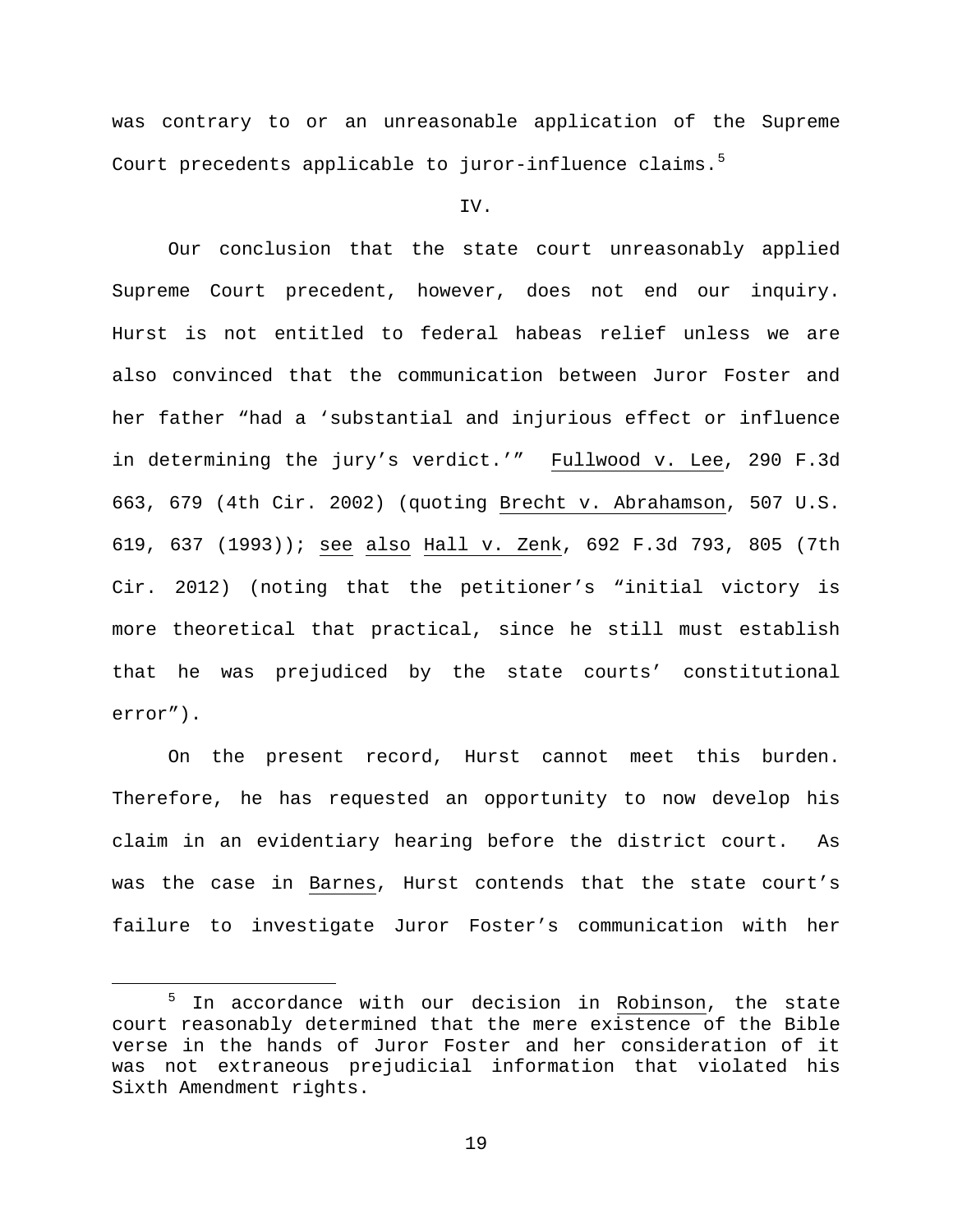father gave the district court "no basis from which to determine whether [the communication] was harmless." Barnes, 2014 WL 1759085, at \*19. The State, on the other hand, argues that 28 U.S.C. § 2254(e)(2) prohibits us from granting him that opportunity in this case because, even if Hurst has met the § 2254(d) requisites, his failure to exercise proper diligence in developing his claim in state court deprives him of the right to do so now. We disagree.

Section 2254(e)(2) "imposes a limitation on the discretion of federal habeas courts to take new evidence in an evidentiary hearing." Cullen v. Pinholster, 131 S. Ct. 1388, 1400-01 (2011). "A district court may not grant an evidentiary hearing to a habeas petitioner if the petitioner 'failed to develop the factual basis of a claim,'" in state court, 28 U.S.C. §  $2254(e)(2)$ , due to "lack of diligence, or some greater fault, attributable to the prisoner or the prisoner's counsel." Williams (Michael) v. Taylor, 529 U.S. 420, 432 (2000). "Like §  $2254(d)(1)$ ,  $[§ 2254(e)(2)]$  carries out AEDPA's goal of promoting comity, finality, and federalism by giving state courts the first opportunity to review a claim, and to correct any constitutional violation in the first instance." Cullen, 131 S. Ct. at 1401 (internal quotation marks and alteration omitted). Moreover, "[s]ection 2254(e)(2) continues to have force [even] where § 2254(d)(1) does not bar federal habeas relief." Id. It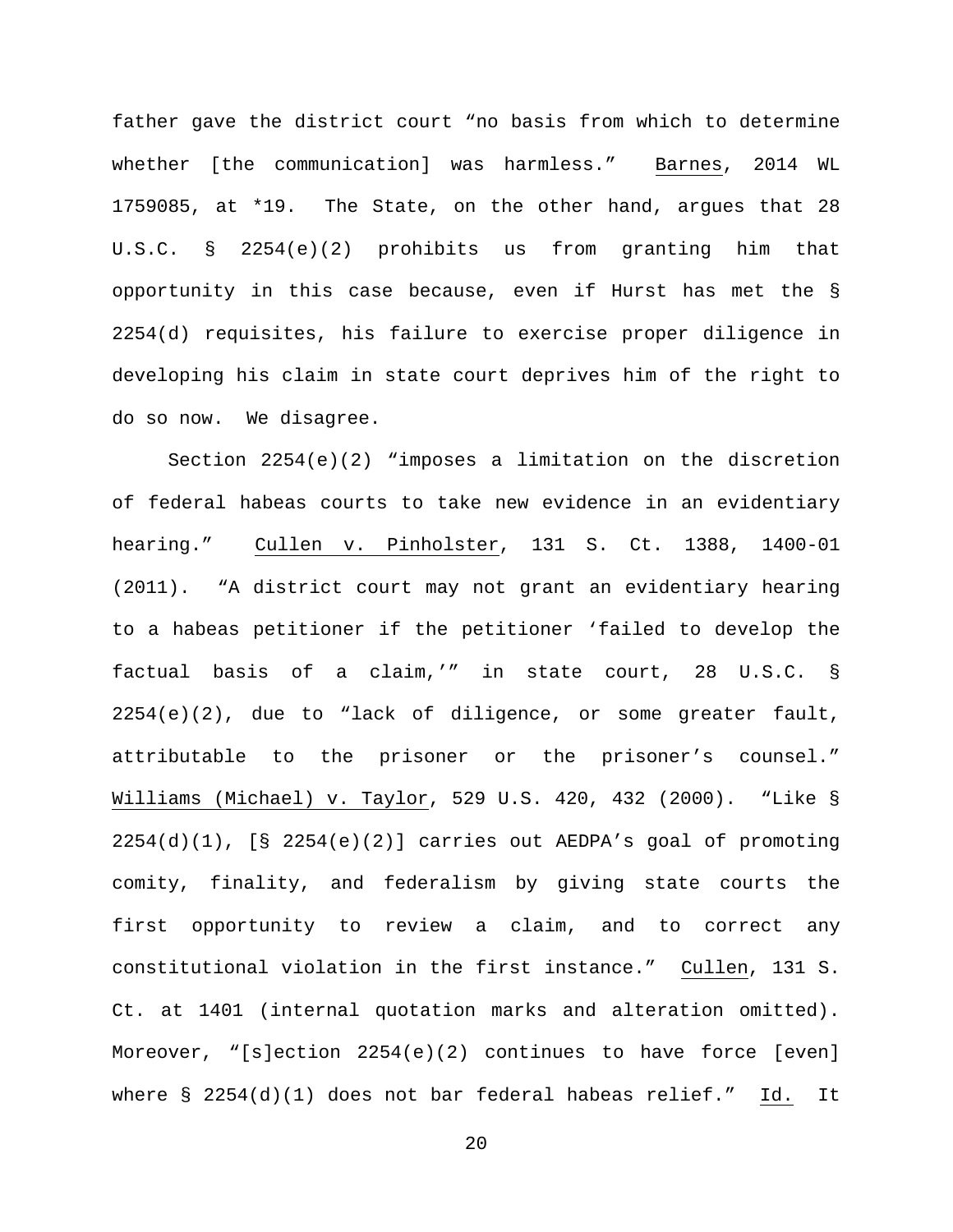"still restricts the discretion of federal habeas courts to consider new evidence when deciding claims that were not adjudicated on the merits in state court," and "ensure[s] that federal courts sitting in habeas are not an alternative forum for trying facts and issues which a prisoner made insufficient effort to pursue in state proceedings." Id. (internal quotation marks and alteration omitted).

"[T]he requirements that petitioners exhaust their state remedies and diligently develop the record in state court are exacting burdens," and "new evidence submitted in federal court that fundamentally alters a claim presented in state court will render that claim unexhausted." Winston v. Pearson, 683 F.3d 489, 497 (4th Cir. 2012) (internal quotation marks omitted). Moreover, "that a petitioner requested an evidentiary hearing from the state court, without more, might not always suffice to satisfy AEDPA's diligence requirement." Id.

In this case, however, Hurst did not merely seek to engage in a fishing expedition to uncover evidence of juror misconduct that he could and should have investigated and presented to the state MAR court in the first instance. Rather, he presented evidentiary affidavits in support of a specific Sixth Amendment claim to the state MAR court, sufficient to entitle him to the Remmer presumption of prejudice and a Remmer evidentiary hearing. He then requested both discovery and an evidentiary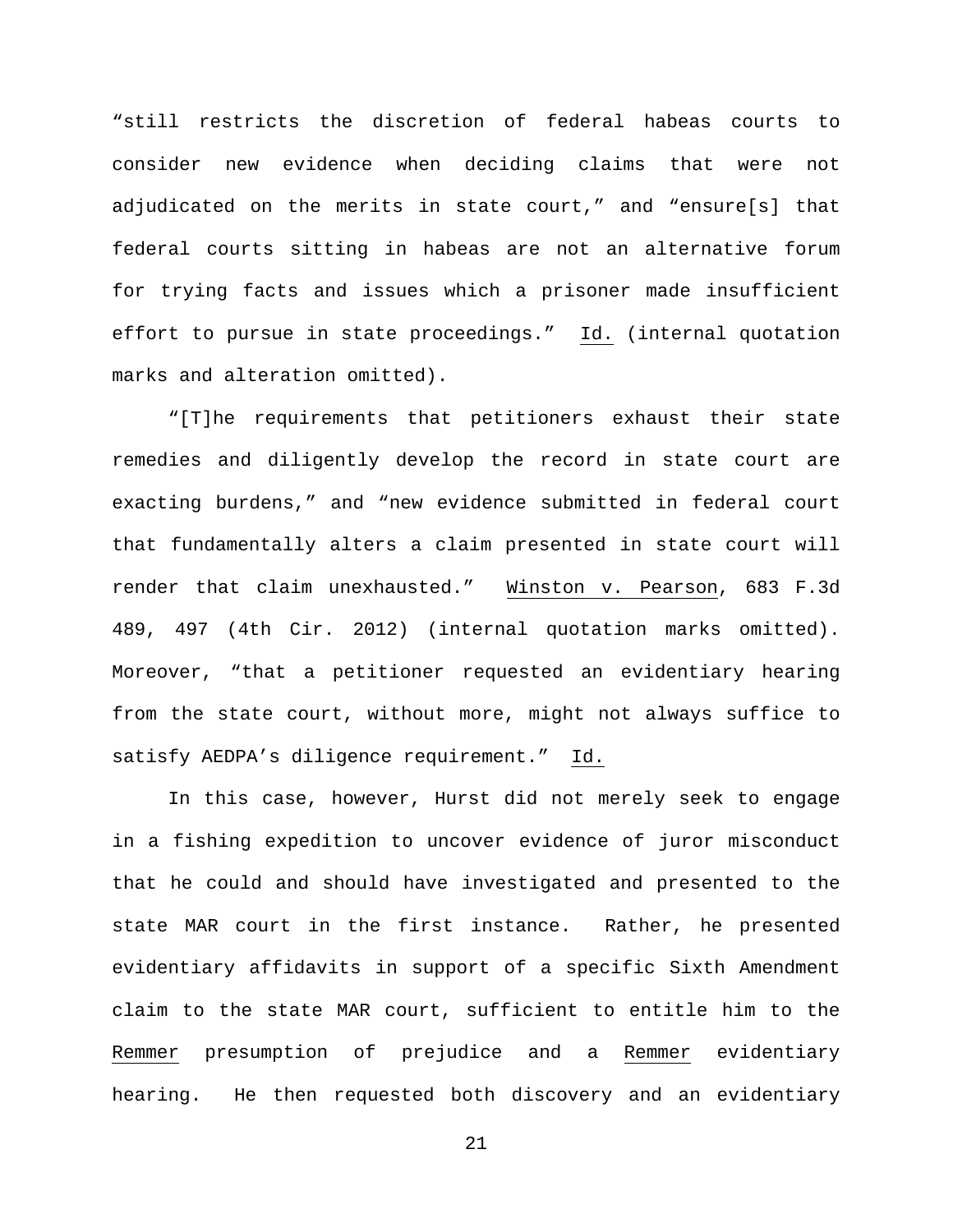hearing before the state MAR court to explore the private communication between Juror Foster and her father and, more specifically, the question of whether their conversation prejudiced the verdict. Because the state MAR court unreasonably denied Hurst's motion for further evidentiary development, Hurst did not "fail[] to develop the factual basis of [his] claim" under § 2254(e), and we are left with an incomplete and inadequate record for review.

On remand, Hurst will be given the opportunity to develop the record as it pertains to Juror Foster's extraneous conversation with her father, but he will not be entitled to the Remmer presumption in attempting to demonstrate that the communication had a substantial and injurious effect or influence on the jury's verdict. See Barnes, 2014 WL 1759085, at \*20. "[T]o be entitled to habeas relief," Hurst "will need to affirmatively prove actual prejudice by demonstrating that the jury's verdict was tainted by the extraneous communication between" Juror Foster and her father. Id.

## V.

For the foregoing reasons, the judgment of the district court is reversed and the matter remanded for an evidentiary hearing on the issue of whether the communication between Juror Foster and her father about the Bible verse had a substantial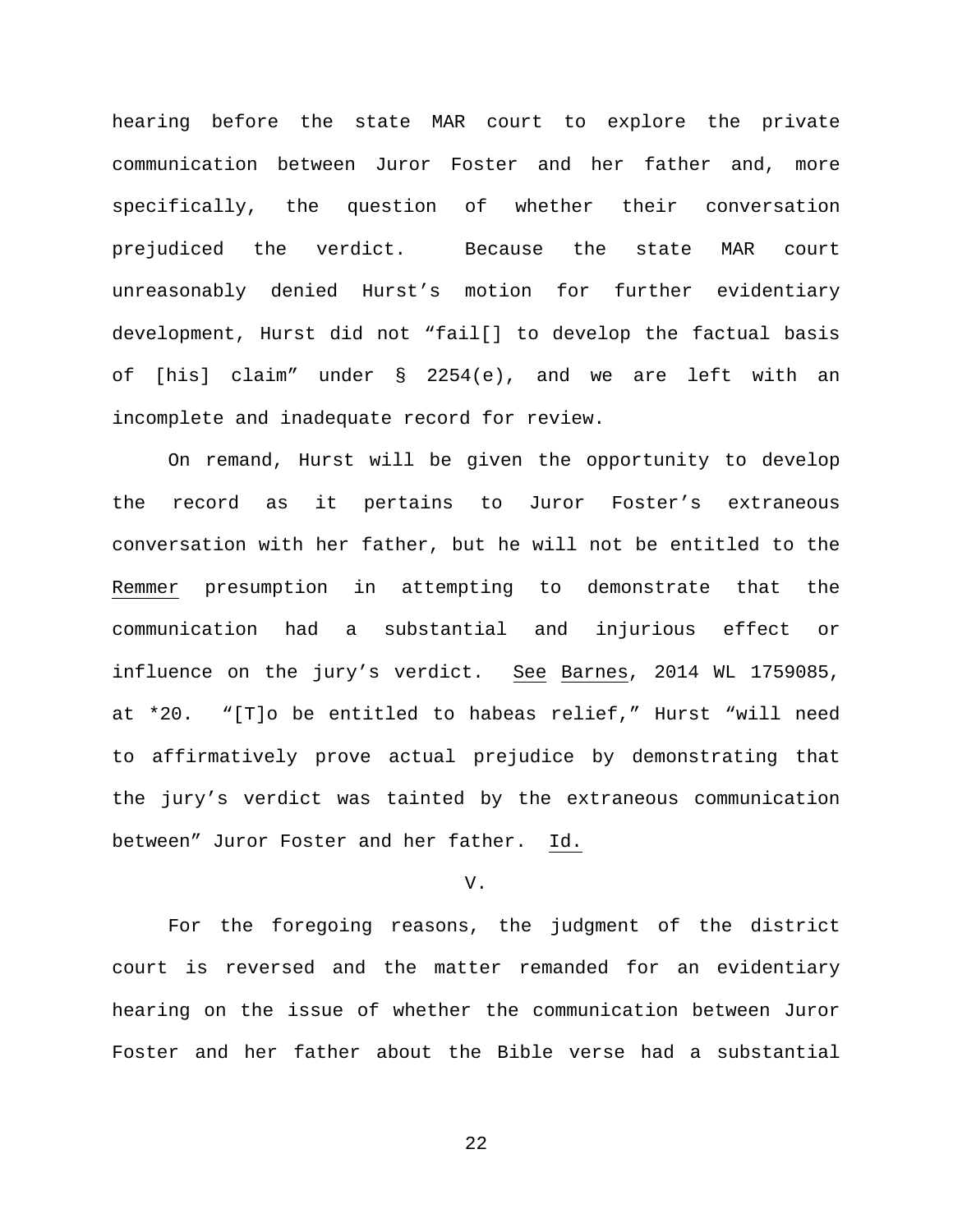and injurious effect or influence in determining the jury's verdict.

# REVERSED AND REMANDED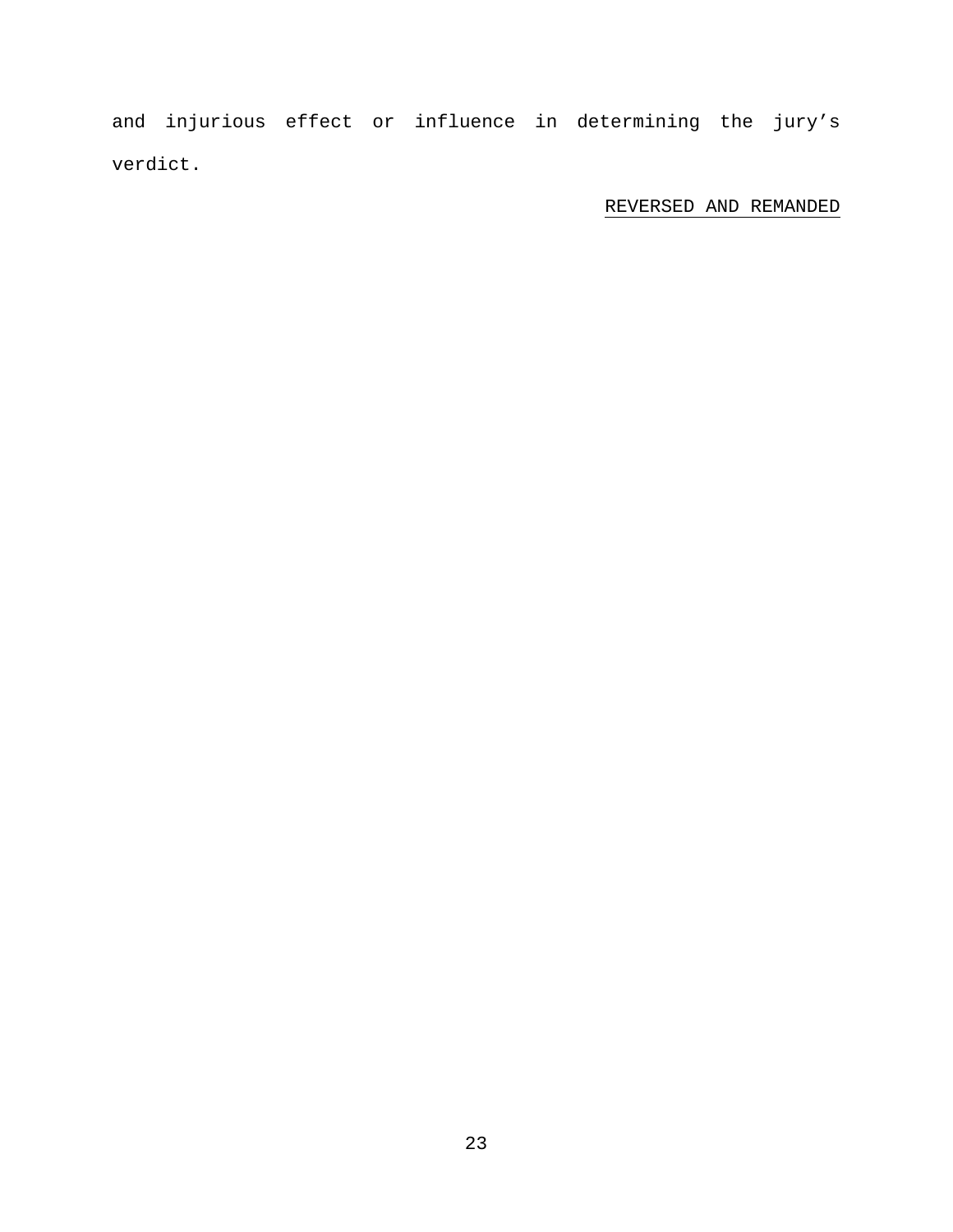SHEDD, Circuit Judge, concurring:

In view of the Supreme Court's recent admonition in White v. Woodall, 134 S.Ct. 1697, 1706 (2014) (emphasis in original), that "[s]ection  $2254(d)(1)$  provides a remedy for instances in which a state court unreasonably applies this Court's precedent; it does not require state courts to extend that precedent or license federal courts to treat the failure to do so as error," I believe the district court correctly determined that the state MAR court did not unreasonably interpret Remmer v. United States, 347 U.S. 227, 229 (1954), in denying Hurst relief. Thus, if we were writing on a clean slate, I would affirm the district court's grant of summary judgment to the state.

However, I agree with Judge Traxler that, given our recent sweeping decision in Barnes v. Joyner, -- F.3d --, 2014 WL 1759085 (4th Cir. 2014), we are constrained to vacate the grant of summary judgment and remand this case for an evidentiary hearing. Although I recognize that Barnes controls the outcome in this case, I note that our opinion in Barnes "acknowledges AEDPA's constraints only in the abstract, while simultaneously analyzing the case at bar as if it were on direct appeal," Barnes, 2014 WL at \*21, (Agee, J., dissenting) and in so doing "disregard[ed] perfectly reasonable interpretations [of Supreme Court precedent] and hence contravene[ed] § 2254(d)'s deferential standard of review," White, 134 S.Ct. at 1704.